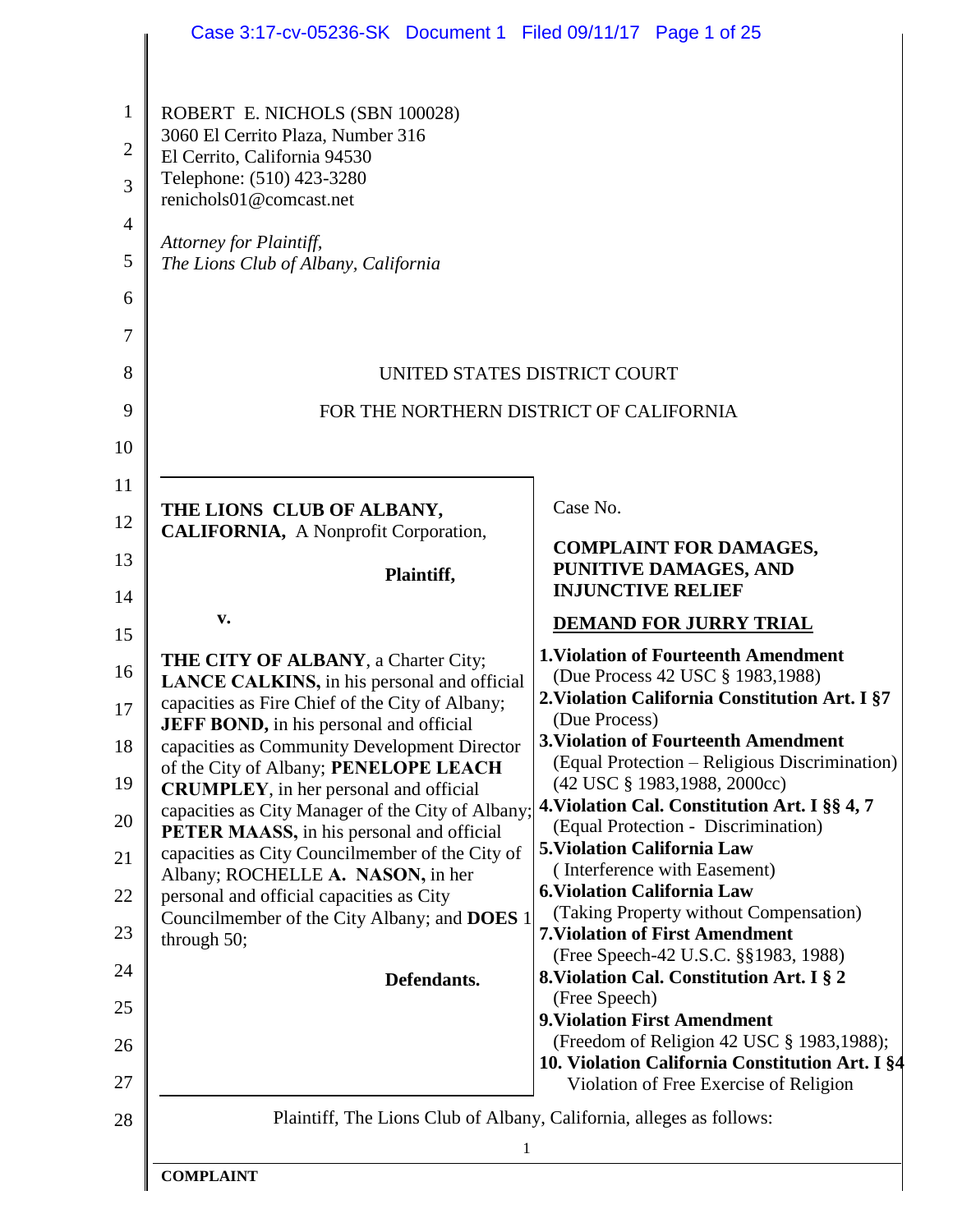**PARTIES**

1. The Lions Club of Albany, California, is a nonprofit corporation with its agent for service of process located in El Cerrito, California. The Lions Club of Albany, California, (Hereafter Lions Cub) is a public service organization chartered by Lions Clubs International.

5 6 7 8 2. Plaintiff is informed and believes that Defendant, City of Albany, and is a municipal entity with the capacity to sue and be sued. The City of Albany is a charter city organized pursuant to the Constitution and laws of the State of California, and located in Alameda County, California.

9 10 11 12 3. Plaintiff is informed and believes that Defendant Lance Calkins, sued in both his personal and official capacity, is a natural person, a citizen of the United States and a resident of the state of California who at all times relevant herein, was acting under the color of state law as the Fire Chief of the City of Albany.

13 14 15 16 4. Plaintiff is informed and believes that Defendant Jeff Bond, sued in both his personal and official capacity, is a natural person, a citizen of the United States and a resident of the state of California, who at all times relevant herein, was acting under the color of state law as the Community Development Director of the City of Albany.

17 18 19 20 5. Plaintiff is informed and believes that Defendant Penelope Leach Crumpley, sued in both her personal and official capacity, is a natural person, a citizen of the United States and a resident of the state of California, who at all times relevant herein, was acting under the color of state law as the City Manager of the City of Albany.

21 22 23 24 6. Plaintiff is informed and believes that Defendant Peter Maass, sued in both his personal and official capacity, is a natural person, a citizen of the United States and a resident of Albany, California who at all times relevant herein was acting under the color of state law as a member of the City Council and the Mayor of the City of Albany.

25 26 27 28 7. Plaintiff is informed and believes that Defendant Rochelle A. Nason, sued in both her personal and official capacity, is a natural person, a citizen of the United States and a resident of Albany, California who at all times relevant herein was acting under the color of state law as a member of the City Council of the City of Albany.

1

2

3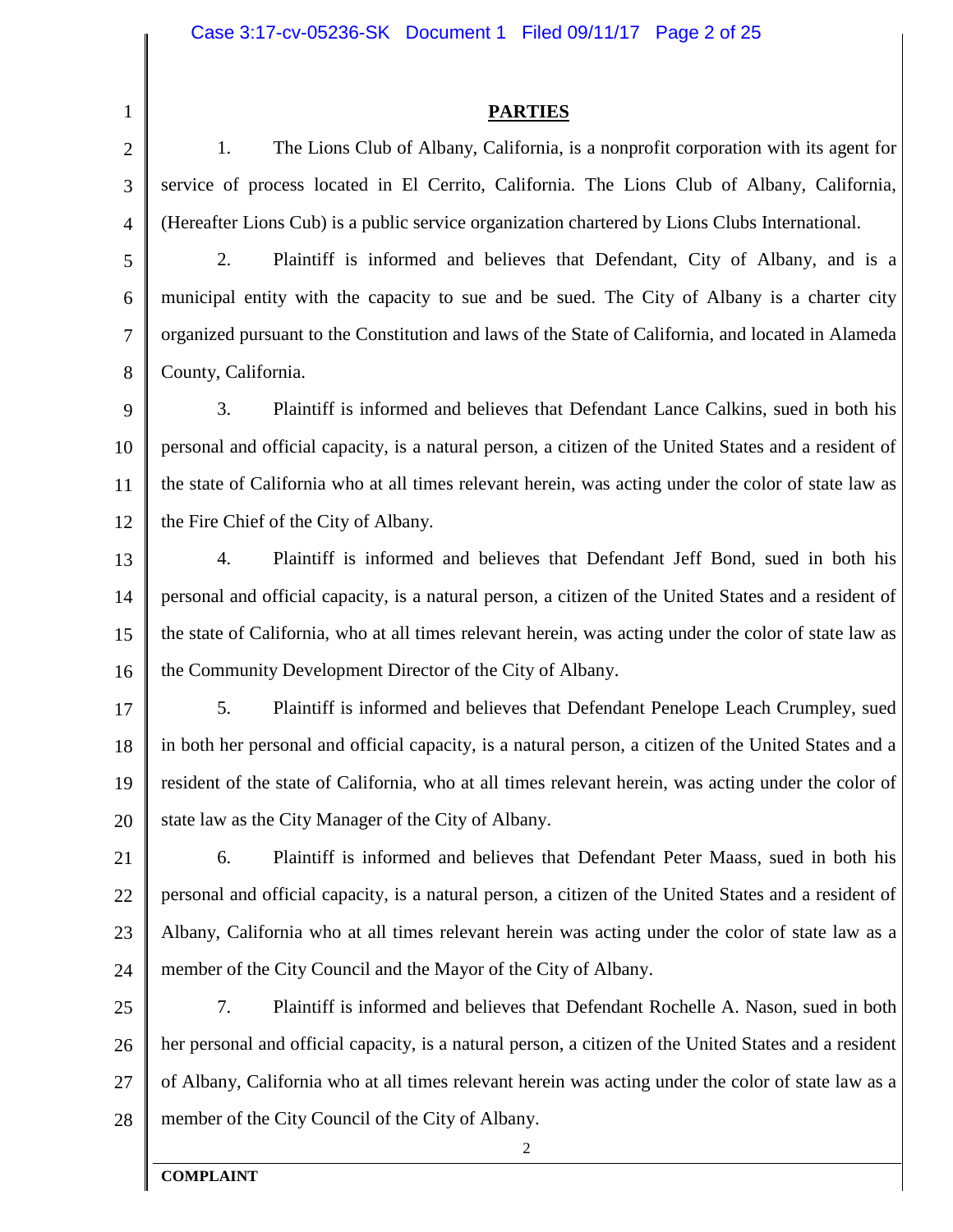- 1 2 8. Plaintiff is informed and believes that Defendant Rochelle Nason attended law school at Hastings College of Law, San Francisco.
- 3 4 5 9. Plaintiff is informed and believes that Defendant Rochelle Nason was admitted to the State Bar of California on December 11, 1987, and became an inactive member on February 2, 2015.

6 7 8 9 10 11 12 10. The identities and capacities of Defendants Does 1 through 50 are presently unknown to Plaintiff, and on this basis, Plaintiff sues these Defendants by fictitious names. Plaintiff will amend the Complaint to substitute the true names and capacities of the DOE Defendants when ascertained. Plaintiff is informed, believes, and thereon alleges that DOES 1 through 50 are, and were at all times relevant herein, employees and or agents of Defendant City of Albany and are responsible for the acts and omissions complained of herein. Defendants Does 1 through 50 are sued in both their official and individual capacities.

#### **JURISDICTION**

14 15 16 17 18 19 20 11. This is a civil action seeking damages and injunctive relief for acts committed by Defendants under color of state law for deprivation of due process, equal protection, interference with the right of free speech, and interference with the free exercise of religion, pursuant to 42 U.S.C. §§1983, 1988 and, 2000cc. Jurisdiction over these claims is vested in this Court by 28 U.S.C. §§ 1331 and 1343. Supplemental jurisdiction over Plaintiff's state constitutional and state law claims related to the claims within the original jurisdiction of this Court is pursuant to 28 U.S.C. §1367.

21

13

#### **VENUE**

22 23 24 12. Venue is proper in the Northern District of California, pursuant to 28 U.S.C. §1391 because all or substantial part of the events giving rise to this action occurred in Alameda County, California and because all Defendants are residents of the state of California.

25

#### **STATEMENT OF FACTS**

3

26 27 28 13. In or about 1971, Plaintiff constructed on real property owned by Lions Club Member Hubert F. Call and his wife Ruth Call an electrically illuminated steel and Plexiglass Cross on the east side of Albany Hill above Taft Street in the City of Albany. The cross stands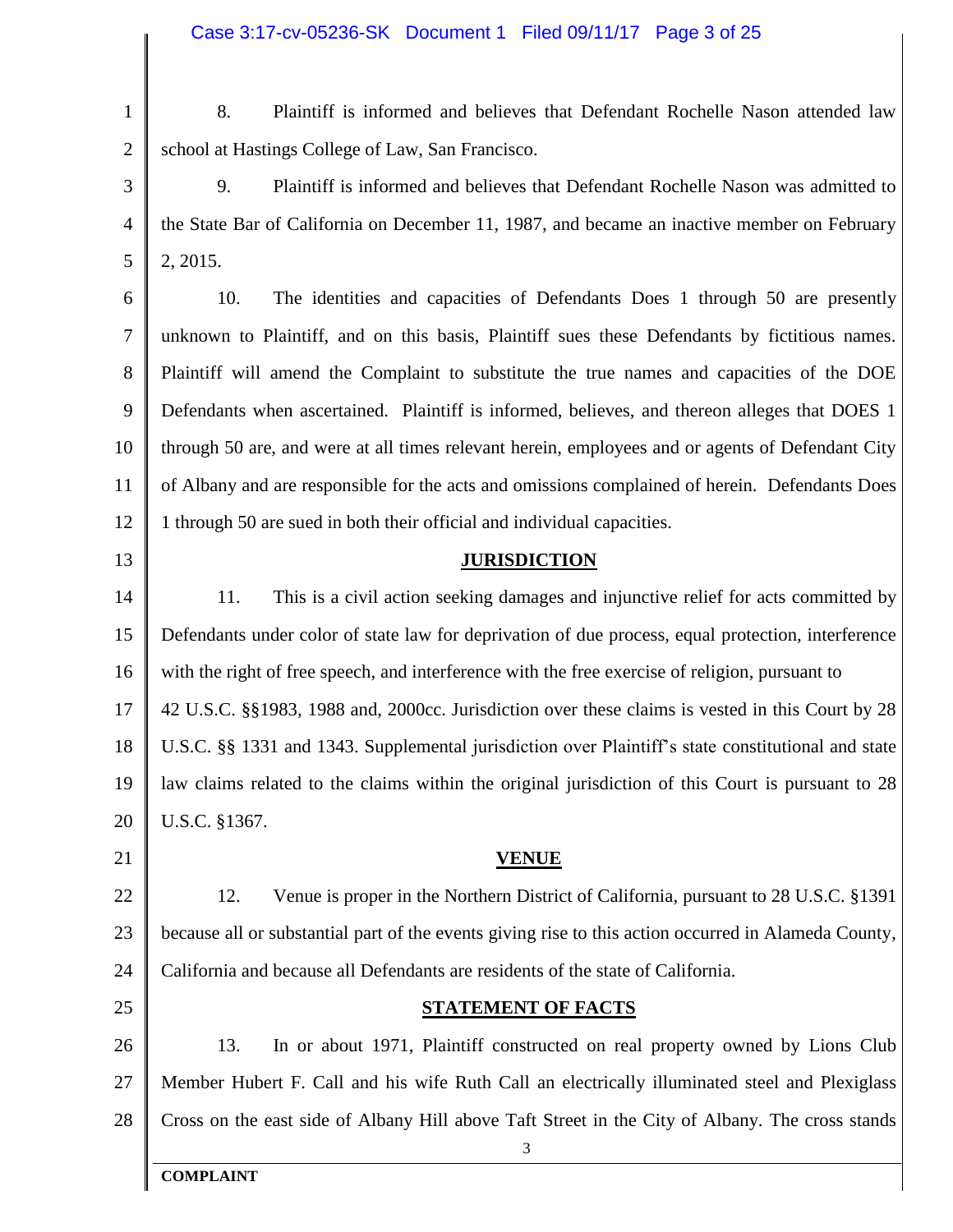#### Case 3:17-cv-05236-SK Document 1 Filed 09/11/17 Page 4 of 25

1 2 3 approximately 20 feet high and is firmly anchored in a permanent concrete base. When illuminated the Cross is visible from most areas of the city but, at night when the Cross is not lighted, it is completely obscured by darkness and is not visible almost anywhere in the city.

4

14. On August 17, 1973, Hubert and Ruth Call granted to the Lions Club an easement for ingress, egress and to maintain the Lions' Cross standing on the Call property on Albany Hill.

6

7

5

15. Since its construction Plaintiff has regularly illuminated the cross during the Christmas and Easter holiday seasons and on other special occasions.

8 9 10 11 12 13 14 15 16. Plaintiff is informed and believes and based upon such information and belief alleges that on August 17, 1973, Hubert and Ruth Call sold to Cebert Properties, Inc., an agent of Interstate General Corporation, the Albany Hill property including the property upon which the Cross was located and more particularly described as Lots 1 through 18, in Block 8, as shown on a plat of Cerrito Hill, Alameda County, California, filed in the office of the Recorder of said county on May 13, 1909, in Map Book 24, Page 70; excepting there from that portion thereof conveyed to the City of Albany, A Municipal Corporation, by Deed dated August 29, 1960, Recorded January 4, 1961, under Recorder's Series No. AS/637, Alameda County Records.

16 17 18 19 17. Plaintiff is informed and believes and based upon such information and belief alleges that Cebert Properties, Inc., and its principal, Interstate General Corporation knew the Call property was or would be burdened by the easement for the Lions' Club Cross at the time of its purchase.

20 21 22 18. Plaintiff is informed and believes and based upon such information and belief alleges that on or about August 21, 1973, the Albany City Council adopted a resolution accepting the donation of the former Call property from Cebert Properties, Inc.

23

24 25 26 19. Plaintiff is informed and believes and based upon such information and belief alleges that the City of Albany accepted, acknowledged, acquiesced and permitted the Albany Lions Club's exercise of its easement on the former Call property after the property was acquired by the City in 1973, until September 1, 2016.

27 28 20. Plaintiff is informed and believes and based upon such information and belief alleges that at all times prior to September 1, 2016, the City of Albany recognized the Lions Club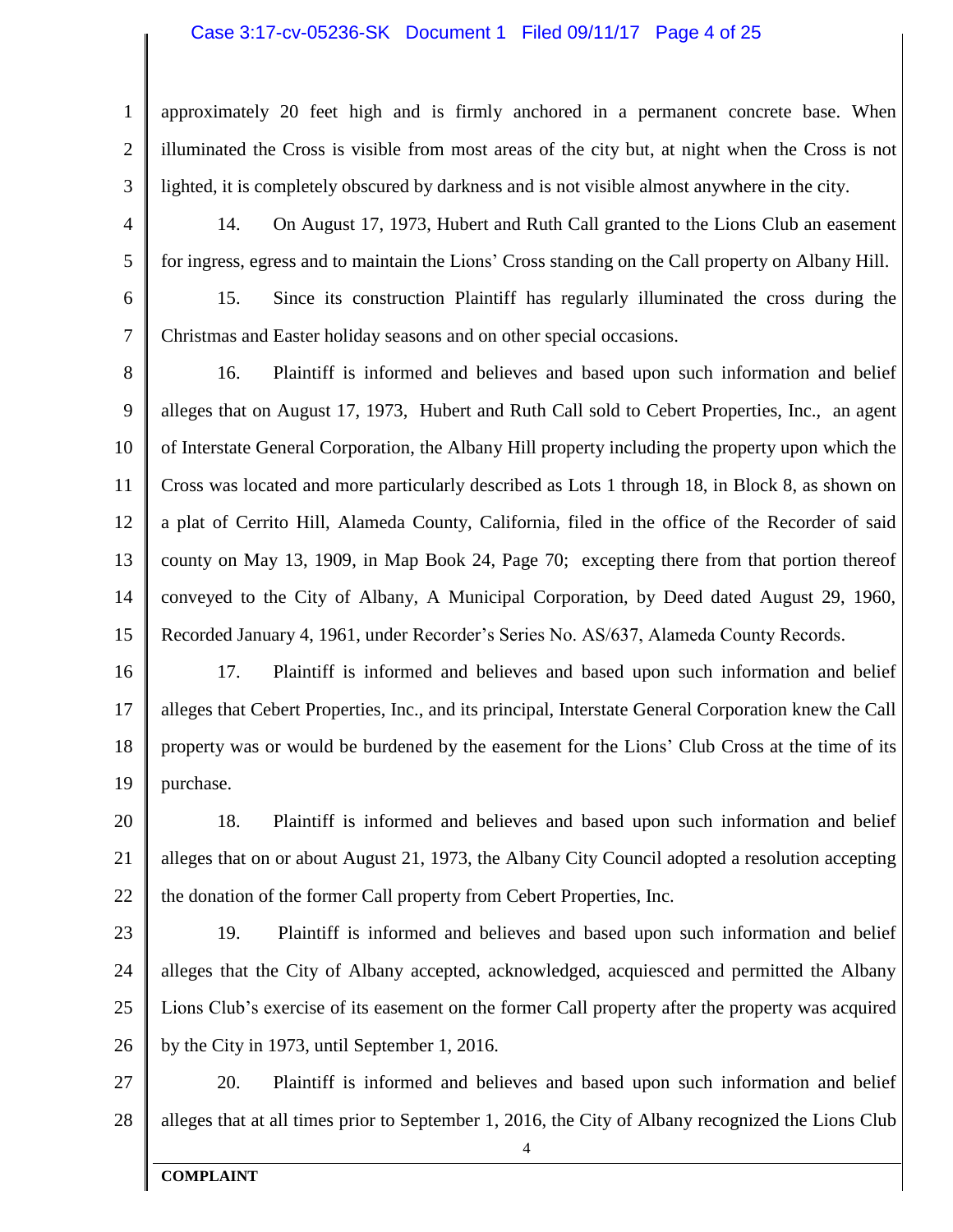#### Case 3:17-cv-05236-SK Document 1 Filed 09/11/17 Page 5 of 25

1 2 3 easement and permitted the Club and its members unhindered access to the Albany Hill property including access to illuminate the Cross; to maintain the cross; and to conduct Lions Club sponsored events such as Sunday Easter Services at the site of the Cross.

4

5

6

7

21. Plaintiff is informed and believes and based upon such information and belief alleges that the City of Albany provided the Albany Lions Club with a means of unlocking the gate on the north end of the property that restricts vehicle access to the property to all but City of Albany and Lions Club vehicles.

8 9 10 11 22. Plaintiff is in formed and believes and upon such information and belief alleges that in November 2015, a group calling themselves the "East Bay Atheists" contacted the City of Albany objecting to the Cross resting on City property; and claiming the Cross was structurally unsound and, that the utility line connected to the Cross was dangerous.

12 13 14 15 16 23. Plaintiff is informed and believes and based upon such information and belief alleges that in November 2015, the City investigated the East Bay Atheist claims and found the Cross to be structurally sound, but, the City expressed concerns regarding the safety of the electrical service line between the pole and the top of the cross because it ran through the branches of a tree.

17 18 19 24. Up to and including the date of the filing of this law suit, the City has failed and refused to identify any statute, code, regulation or other law that prohibits utility lines from passing through the branches of trees.

20 21 22 23 24 25 25. Despite the lack of statutory or regulatory authority, on or about November 24, 2015, Defendant Jeff Bond, the Community Development Director, demanded the Lions Club have the electrical line to the Cross disconnected by the end of December 2015, or the City would "initiate formal proceedings under the Uniform Code for the Abatement of Dangerous Buildings, and/or other applicable laws to abate this public nuisance and achieve compliance with applicable codes."

26 27 28 26. On December 10, 2015, the Lions Club responded to Defendant Bond's demand and advised Bond that the electrical utility company, PG&E, was responsible for the repair and maintenance of the utility line from the pole to the point of connection with the Cross's electrical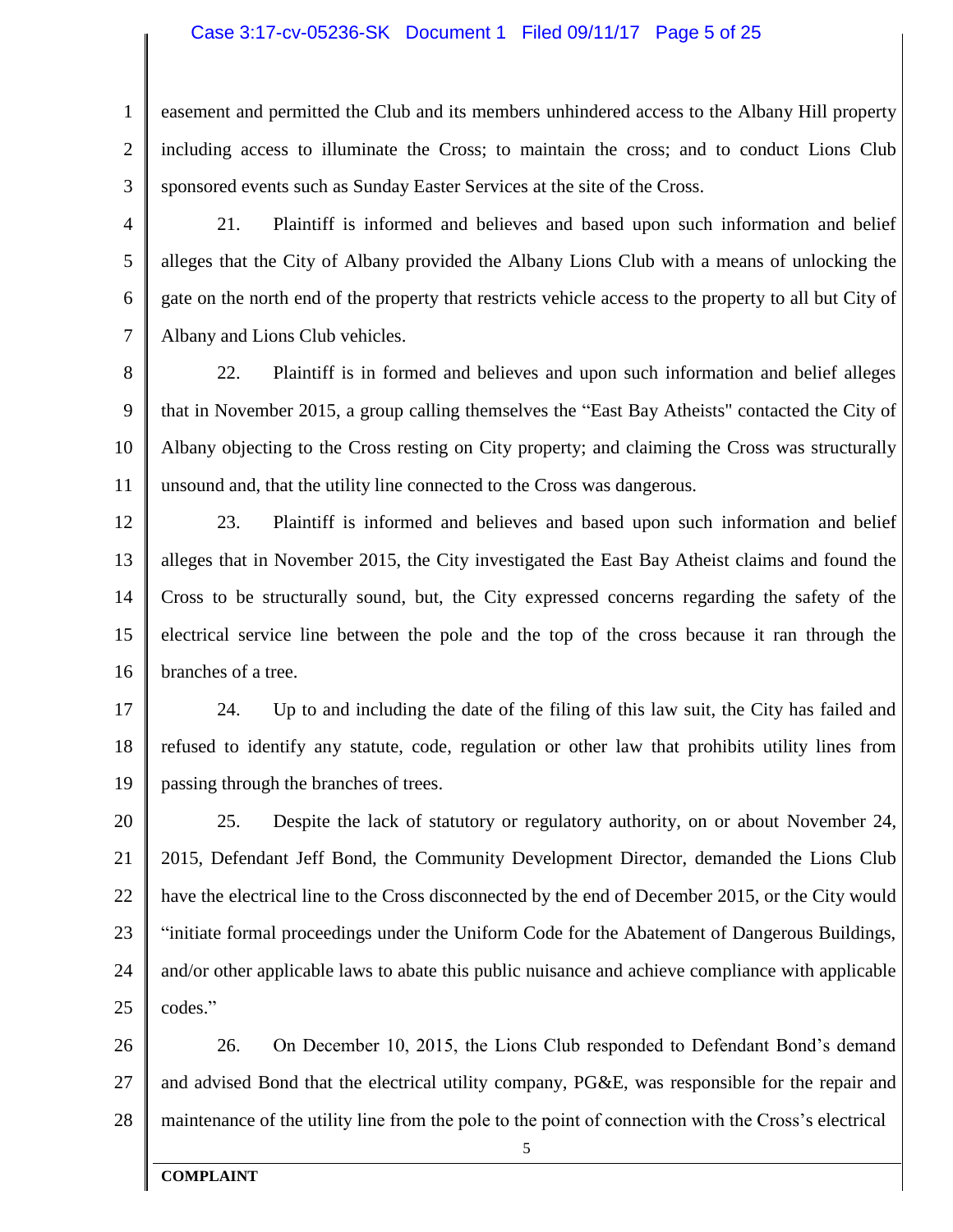#### Case 3:17-cv-05236-SK Document 1 Filed 09/11/17 Page 6 of 25

| service. |
|----------|

3 4 27. The Lions Club was not responsible for the utility line to the Cross, therefore Plaintiff refused to comply with Defendant Bond's disconnection demand and refused to authorize or permit the disconnection of the electrical line to the Cross.

5

6

7

8

2

28. No proceedings under the Uniform Code for the Abatement of Dangerous Buildings or any other administrative, judicial or quasi-judicial proceedings were ever noticed or commenced by the City of Albany or any other governmental entity against the Lions Club for any utility line or structural matter related to the Cross.

9 10 11 12 13 29. The December 10, 2015, letter to Defendant Bond from the Lions Club also expressed concern that Bond and the City of Albany had singled out the Lions' Cross because it is a religious symbol. Defendant Bond was told that utility lines in the City are frequently observed passing through tree branches yet the city had taken no action against any other residents or businesses for this perceived violation.

14 15 16 30. Plaintiff is informed and believes and upon such information and belief alleges that at all times herein relevant, at various locations throughout the City of Albany, electrical utility lines are permitted to pass through tree branches and are permitted to be supported by trees.

17 18 19 31. Plaintiff is informed and believes and upon such information and belief alleges that the City of Albany has never taken action against any resident or business in the City of Albany for utility lines passing through tree branches or supported by trees except for the Lions' Cross.

20 21 22 32. On February 1, 2016, the Albany City Council conducted a public hearing concerning the Lions' Cross. The members of the City Council unanimous expressed the desire that the Lions Cross be removed.

23

24

25

33. At the public hearing Council Member Nason admitted the Lions' Cross conveys "a message, a religious message." but nonetheless concurred with the Council that the Cross should be removed from the property.

26 27 28 34. On or about February 4, 2016, Defendants Maass and Nason attended a regular meeting of the Lions Club and expressed the City's dissatisfaction with the Cross because it is a religious symbol. Defendants stated that the City wished the Cross removed from Albany Hill and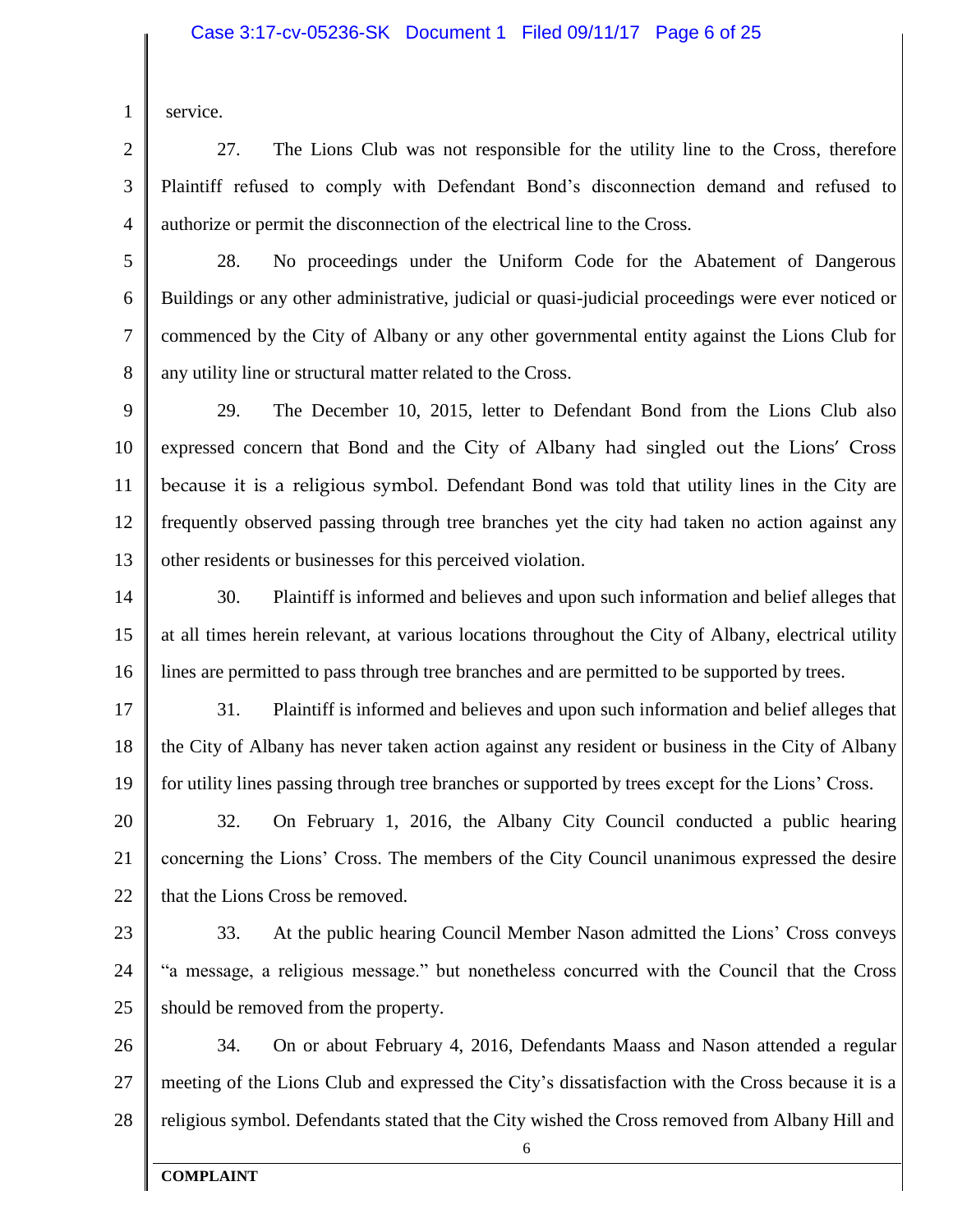#### Case 3:17-cv-05236-SK Document 1 Filed 09/11/17 Page 7 of 25

1 the Lions Club's easement relinquished to the City.

2 3 4 35. Defendants Maass and Nason stated that they had been advised by the City Attorney that the Lions Club's easement was in fact a property right and that the Lions' Cross could not be removed without the Lions Club's consent.

5 6 36. At no time during the above referenced visit of Defendants Maass and Nason any further problem with the Cross's utility line mentioned.

7 8 9 37. Plaintiff is informed and believes and upon such information and belief alleges that Defendants Maass and Nason attempted to persuade the Lions Club to give or donate the Cross to the City and relinquish the easement offering only token consideration.

10 11 12 13 38. Plaintiff is informed and believes and upon such information and belief alleges that Defendants, City of Albany, Maass and Nason did not comply or attempt to comply with the procedural safeguards for the acquisition of property set out in California Government Code Sections 7267 *et. seq.*

14 15 16 39. Plaintiff is informed and believes and upon such information and belief alleges that the City of Albany never took any action to acquire the Lions Cross and easement by eminent domain.

17 18 19 20 21 40. Plaintiff is informed and believes and upon such information and belief alleges that on August 16, 2016, having failed to obtain the Lions Club's agreement and acquiescence to the removal of the Cross and relinquishment of the easement, Defendants, Crumpley, Maass and Nason met at the Lions Cross on Albany Hill and discussed a plan to disconnect the electrical utility service to the Lions Club's Cross.

22 23 24 25 41. Plaintiff is informed and believes and upon such information and belief alleges that Defendants Crumpley, Maass and Nason anticipated and believed that the disconnection of the electrical utility service to the Cross would prevent the Lions Club from illuminating the Cross would ultimately force the Lions Club to relinquish the Cross and easement to the City.

26 27 28 42. Plaintiff is informed and believes and upon such information and belief alleges that on or about August 16, 2016, Defendant City Manager Penelope Leach Crumpley met with Defendants Albany Fire Chief Lance Calkins and Albany Community Development Director Jeff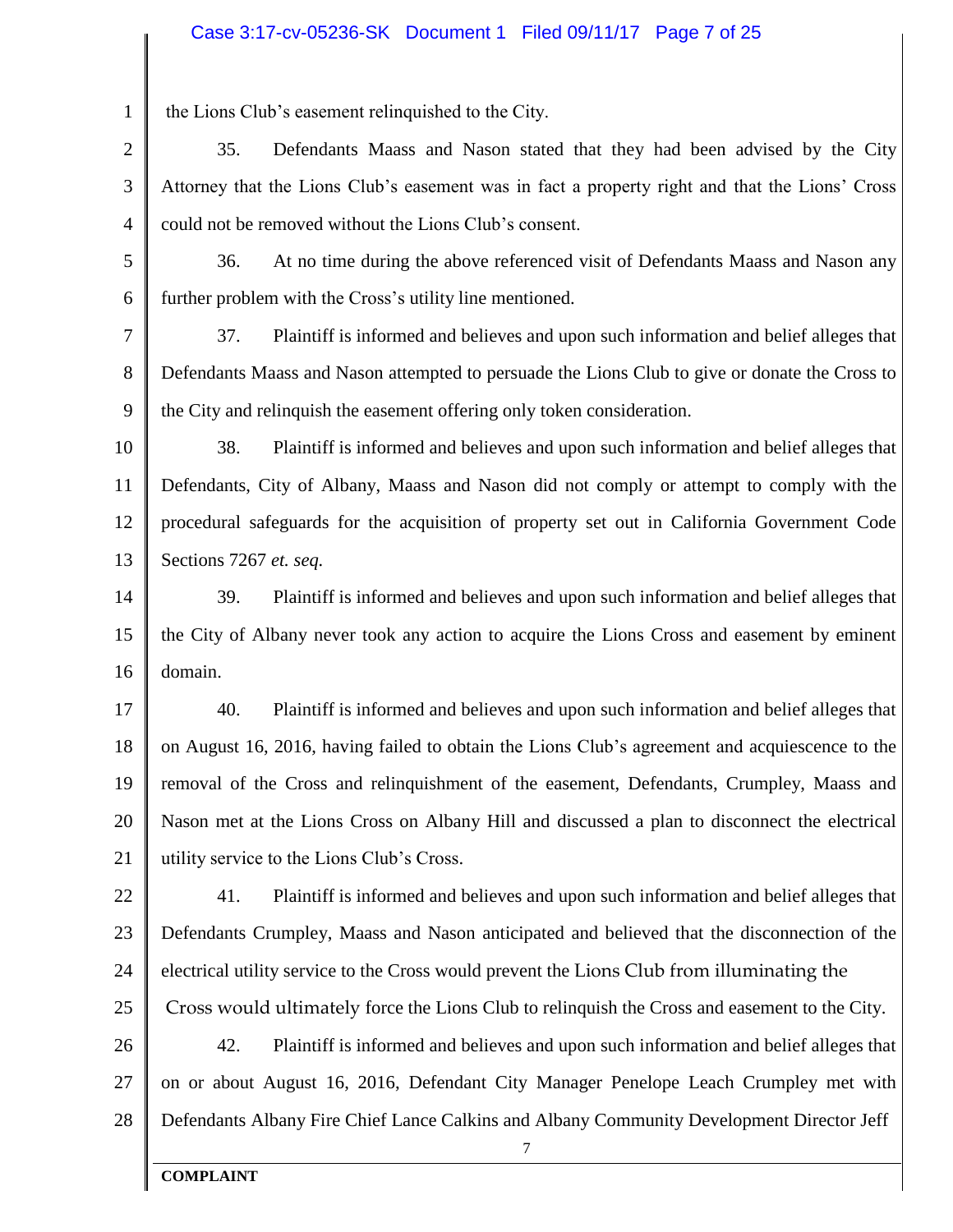#### Case 3:17-cv-05236-SK Document 1 Filed 09/11/17 Page 8 of 25

Bond to pursue the disconnection of utility service to the Lions Cross.

1

2 3 4 5 43. Plaintiff is informed and believes and upon such information and belief alleges that on or about August 22, 2016, Defendant Calkins acting under color of state law as the Fire Chief of the City of Albany contacted officials at the Pacific Gas and Electric Company (hereafter PG&E) to discuss disconnecting the electrical utility service to the Lions Club's Cross.

6 7 8 On August 31, 2016, Defendant Calkins again contacted PG&E and requested that the utility service to the Cross be disconnected on that day. Calkins told PG&E officials, "I am meeting with my City Manager who is going to give the City Council an update."

9 10 11 12 13 44. Plaintiff is informed and believes and upon such information and belief alleges that on or about September 1, 2016, Defendant Calkins while acting under color of state law as the Fire Chief of the City of Albany did willfully and intentionally make false, untrue, deceptive and misleading statements to PG&E with the specific intent that PG&E disconnect the electrical utility service to the Lions' Cross.

14 15 16 45. Plaintiff is informed and believes and upon such information and belief alleges that on or about September 1, 2016, PG&E, disconnected the electrical utility service to the Lions Club's Cross pursuant to the request of Defendant Calkins.

17 18 19 46. The Lions Club was not provided with a prompt and specific notice that would have allowed the Lions Club sufficient time to protect its interest prior to the disconnection of electrical utility service to the Lions' Cross.

20 21 47. The Lions Club was not provided with any opportunity for a due process hearing prior to the disconnection of electrical utility service to the Lions' Cross.

22 23 24 25 26 48. Plaintiff is informed and believes and upon such information and belief alleges that Defendants Calkins, Bond, Crumpley, Maass, and Nason maliciously, intentionally, recklessly and with callous indifference to Lions Club's constitutionally protected due process rights did take, restrict, disrupt, interfere with and deprive the Lions Club of the use and enjoyment of the Lions Cross and easement without due process of law.

27 28 49. Plaintiff is informed and believes and upon such information and belief alleges that Defendant Crumpley as the City Manager of Defendant City of Albany acted in accordance with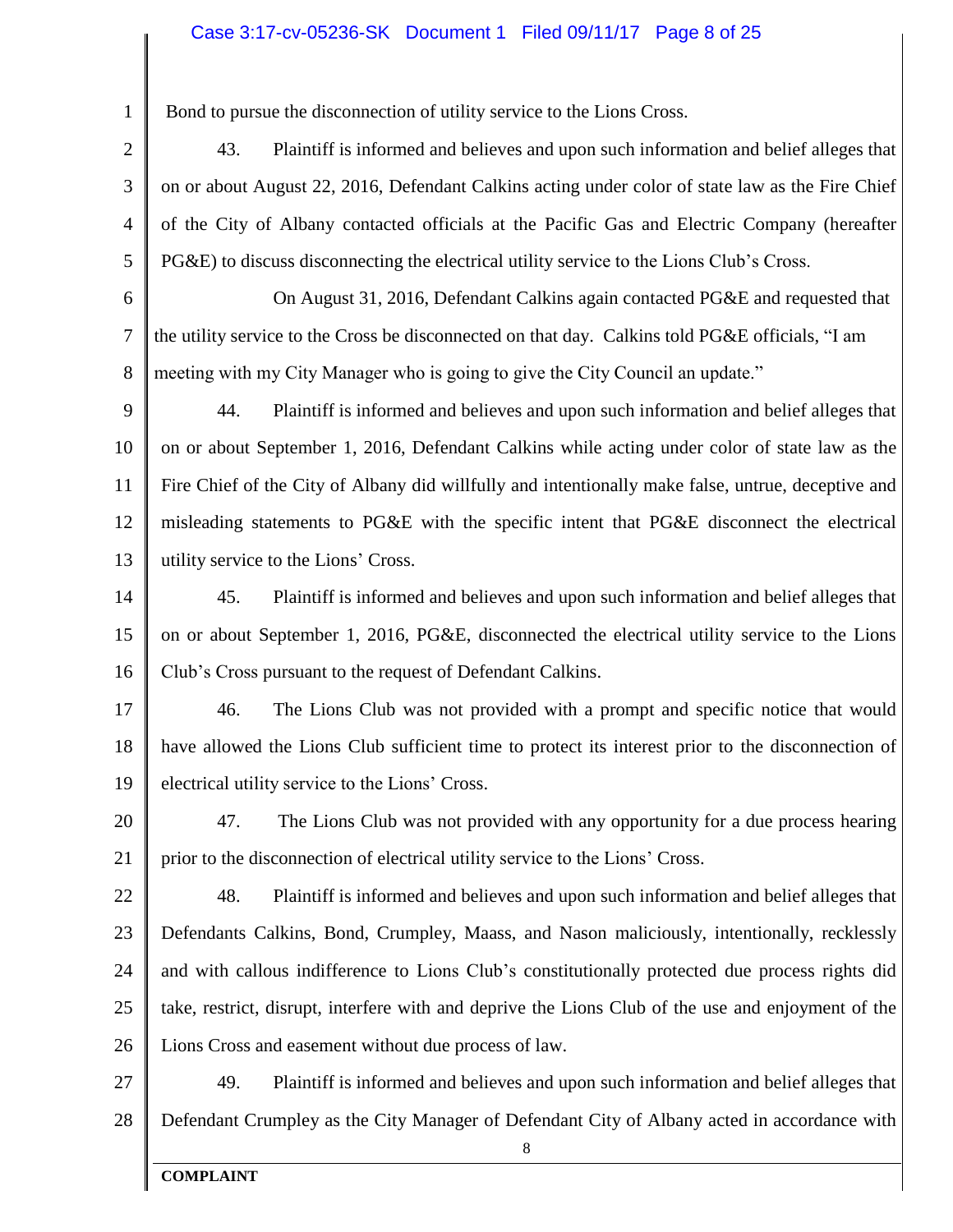#### Case 3:17-cv-05236-SK Document 1 Filed 09/11/17 Page 9 of 25

1 2 3 4 the expressed City policy to remove the Cross and force the relinquishment of the Lions easement. Defendant Crumpley knew of, approved, condoned and took no action to prevent Defendants Calkins and Bond from causing PG&E to disconnect the electrical utility service to the Lions' Cross without due process of law.

5 6 7 8 50. On or about September 1, 2016, the Lions Club wrote a letter to Defendants Bond and Calkins with a copy to Defendant Crumpley reminding the City that on December 10, 2015, the Lions Club had demanded the City provide a due process before any disconnection of service to the Cross occurred.

9 10 11 12 13 51. On September 6, 2016, Defendant Crumpley responded to the September 1, 2016, letter impliedly refusing to provide a due hearing and stated, "We have scheduled a closed session with the City Council on October 3 to discuss the legal issues raised in your letters and possible next steps. Electrical power to the cross was temporarily disconnected on September 1. The City remains interested in seeking an amicable resolution of this dispute."

14 15 16 17 18 52. On or about September 7, 2016, Plaintiff dispatched a letter by electronic mail and U.S. Mail to Defendant Crumpley advising that Defendants' actions constituted a taking of property without due process of law and without compensation, in violation of the 5th and 14th Amendments of the United States Constitution and Article 1 Sections 7, and 19 of the California Constitution.

19 20 21 22 53. The September 7, 2016, letter also advised the Defendant Crumpley that the City's actions constituted interference with the exercise of free speech and religion in violation of the 1st and 14th Amendments to the United States Constitution; and, Article I, Sections 2 and 4 of the California Constitution.

23

24 25 26 27 54. Plaintiff is informed and believes and upon such information and belief alleges that on or about September 7, 2016, the Lions Club's letter notified and informed Defendant Crumpley that the actions of Defendants Calkins and Bond had violated Lions Club's constitutionally protected due process rights, right of free speech and free exercise of religion under the United States constitution and the Constitution of the State of California.

28

//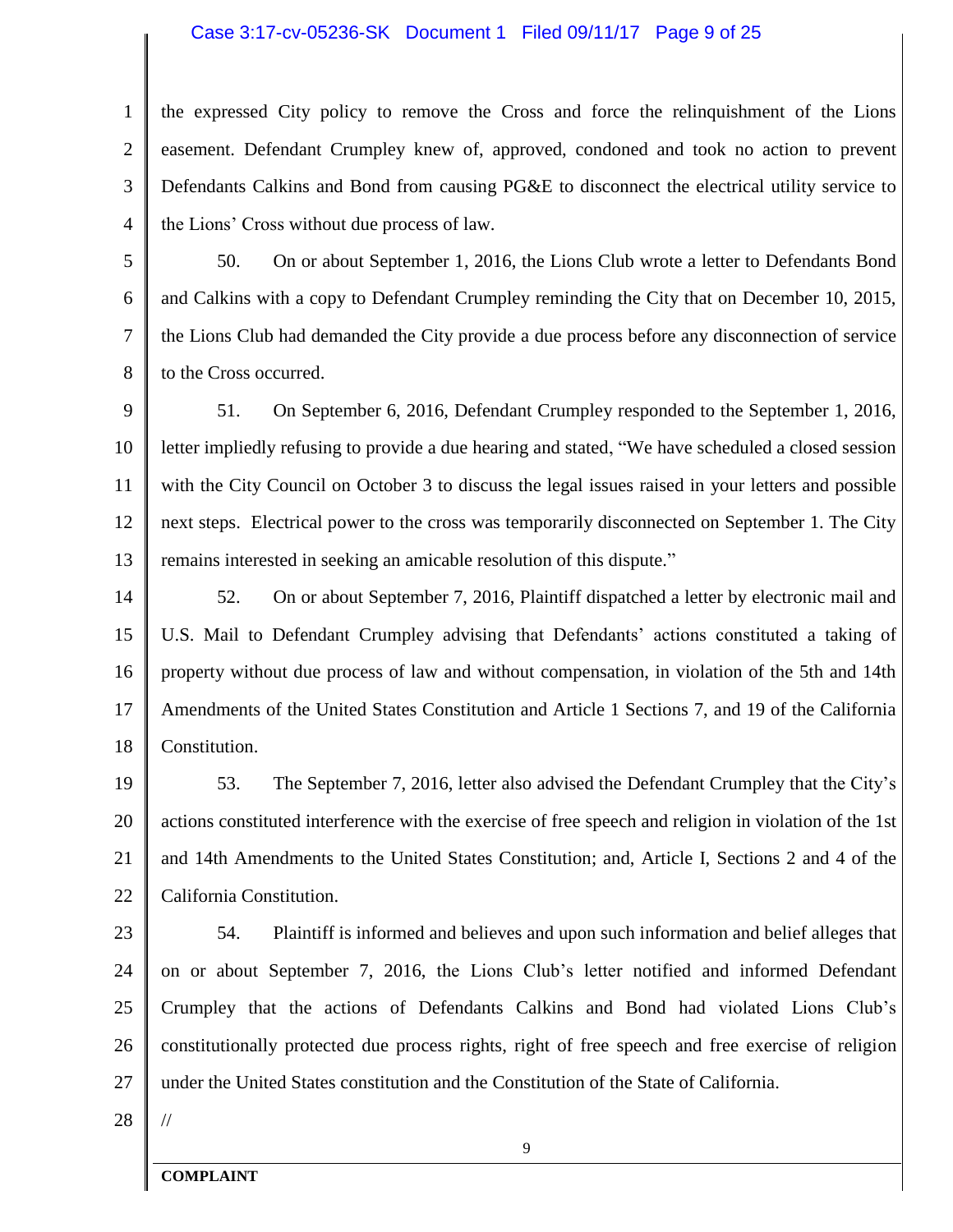#### Case 3:17-cv-05236-SK Document 1 Filed 09/11/17 Page 10 of 25

1 2 3 4 5 55. Plaintiff is informed and believes that on or after September 7, 2016, Defendant Crumpley knew of the deprivation of Plaintiff's constitutional rights and intentionally, recklessly maliciously, and with callous indifference to the unlawful the actions of Defendants Calkins, Bond and Crumply took no action to provide Plaintiff due process required under the United States and California Constitutions.

6 7 8 9 10 11 56. Plaintiff is informed and believes and upon such information and belief alleges that on or about October 3, 2016, the Albany City Council, including Defendants Maass and Nason met in closed session and were notified and advised by the Lions Club letter of September 7, 2016, that Defendants Calkins and Bonds had caused the electrical utility service to the Lions' Cross to be terminated thereby deprived the Lions Club of the use and enjoyment of the Cross and the easement without due process of law.

12 13 14 15 16 57. Plaintiff is informed and believes and upon such information and belief alleges that on and October 3, 2016, the Albany City Council including Defendants Mayor Maass, Councilmember Nason and City Manager Crumpley knew the actions of Defendants Calkins and Bond deprived the Lions Club of the use and enjoyment of the Lions Cross without due process of law.

17 18 19 20 21 22 58. Plaintiff is informed and believes and upon such information and belief alleges that Defendants, City of Albany, Maass, Nason, and Crumpley intentionally, recklessly maliciously, and with callous indifference the rights of the Lions Club, approved, permitted and authorized the continued actions of Defendants Calkins and Bond taking and depriving the Lions Club of its easement and use of the Cross and denying the Lions Club due process required under the United States and California Constitutions.

23

24 25 26 59. On October 19, 2016, a letter on behalf of Defendant City of Albany was received ignoring the Lions Club's demand for a legally adequate and specific due process notice and a due process hearing to dispute whatever basis Defendant City of Albany was claiming as the authority for disconnection of the electrical utility service.

27 28 60. On November 10, 2016, the Albany Lions Club was forced to retain legal counsel to contest the City of Albany's unlawful actions, and to take actions to have the electrical utility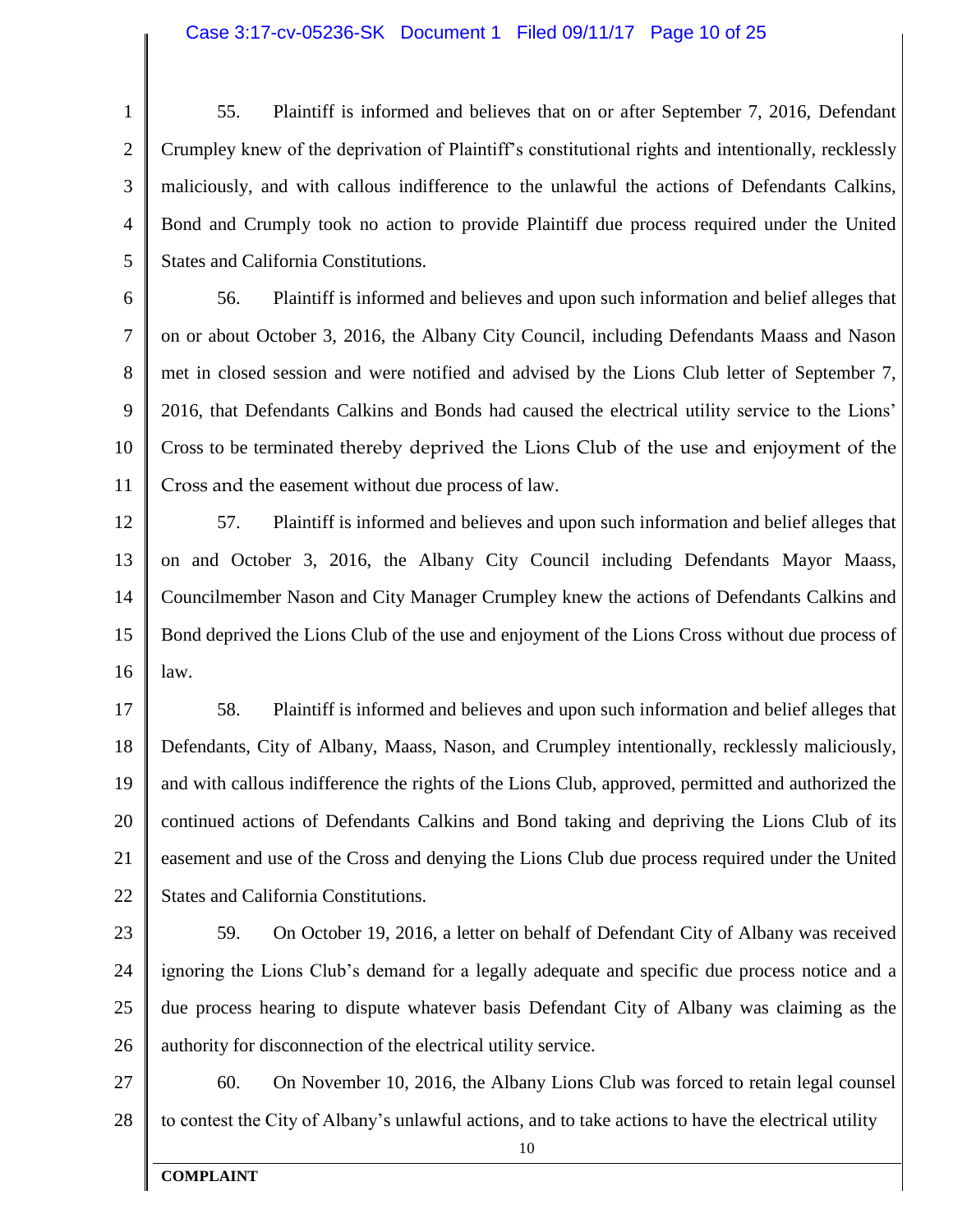#### Case 3:17-cv-05236-SK Document 1 Filed 09/11/17 Page 11 of 25

1 service reinstated.

2 3 4 61. On November 17, 2016, Plaintiff filed a claim against Defendants the City of Albany, Penelope Leach Crumpley, Lance Calkins, Jeff Bond, Peter Maass and Rochelle Nason pursuant to the California Government Code.

5 6 7 8 62. On or about November 18, 2016, Defendant Nason issued a public statement expressing the City's plan for removal of the cross stating, "[T]he Albany City Council (including me) would like to replace it [the cross] with something nonsectarian. We envision a site that could still be used for Easter services and other Christian and non-religious purposes."

9 10 11 12 63. On November 19, 2016, Defendant Nason stated, "I am about to be sued by the Albany Lions Club for advocating that the cross on Albany Hill be replaced by a nonsectarian substitute site that would be appropriate for use by non-Christians and non-religious people as well as Christians."

13 14 15 16 64. On November 19, 2016, Defendant Nason made a statement to the public explaining the City's actions against the Lions Club Cross and easement saying, "We are trying to get the Albany Lions to talk to us, in interest-based discussions to see if we can work out a solution that addresses their legitimate concerns and the city's too."

17 18 19 20 65. Plaintiff is informed and believes and upon such information and belief alleges that Defendants Nason, Maass, Crumpley, Calkins, Bond and the City of Albany disconnected the electrical utility service without due process in an attempt to force the Lions Club to relinquish its easement and remove the Cross.

21 22 23 24 25 66. Plaintiff is informed and believes and upon such information and belief alleges that Defendant Nason's statements establish a City policy of intentional, malicious, recklessly and callous indifference to Lions Club's constitutionally protected rights including due process, equal protection, free speech and free exercise of religious in violation of the United States Constitution and the Constitution of the State of California.

26 27 28 67. On or about December 14, 2016, Defendant Calkins admitted that PG&E is and was responsible for addressing the issues related to an electrical service line providing electrical power to the Lions' Cross.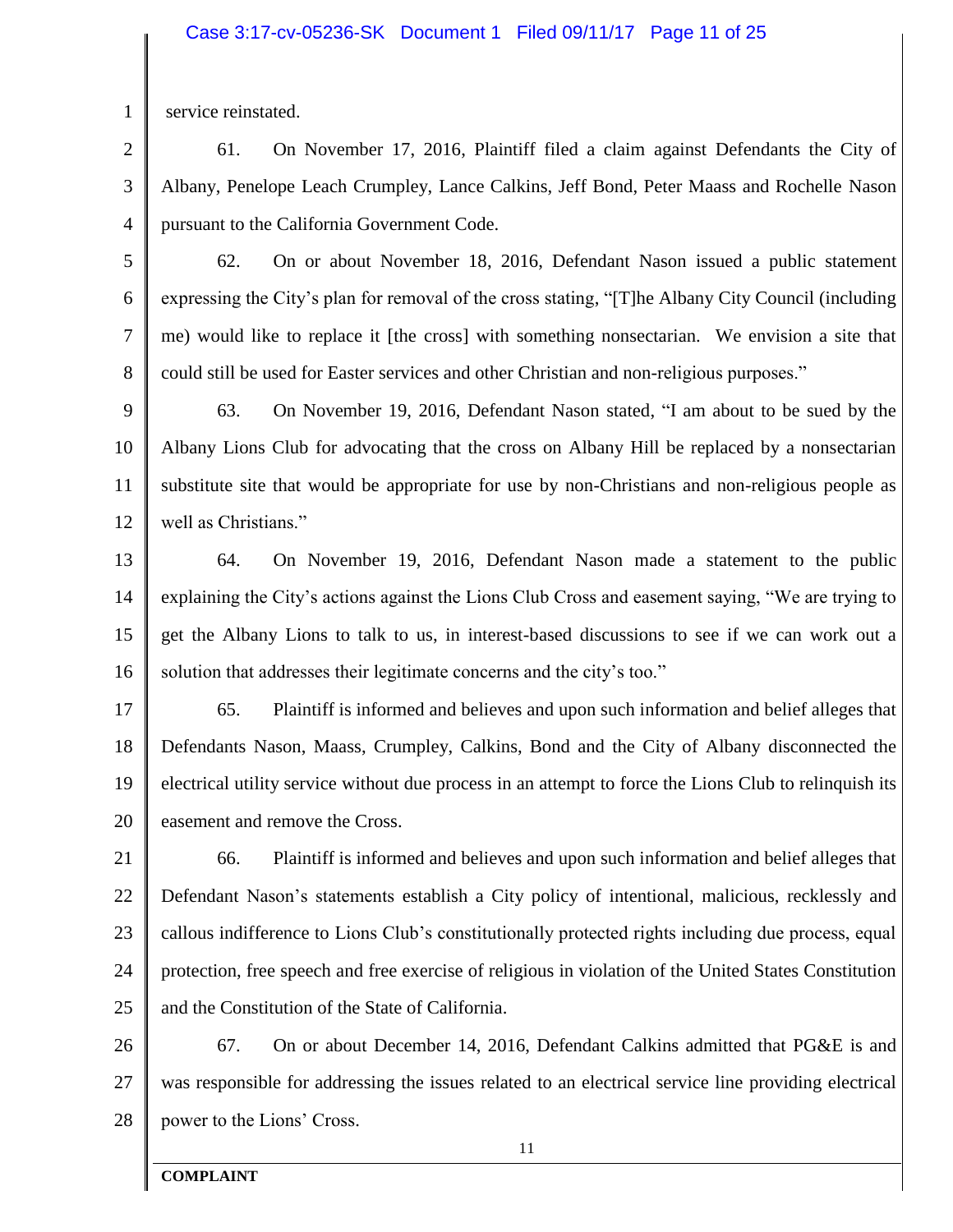2

1

68. On or about December 15, 2016, Defendant Calkins admitted that the utility, PG&E, accepted responsible for maintenance of the utility line to the Lions' Cross.

3 4 69. On December 15, 2016, electrical power was restored to the Lions' Cross but inclement weather prevented the illumination of the Cross until on or about December 18, 2016.

5 6 7 8 70. The Albany Lions Club is not and was not responsible for the maintenance of the utility line and at no time relevant herein took any action to repair, replace, or reconstruct the utility line prior to the reestablishment of service by PG&E, except to repeatedly demand the City reinstate service.

9 10 11 12 13 71. On December 16, 2016, after the electrical utilities had been restored to the Cross, the Albany City Council including Defendants Maass and Nason issued a public statement saying, in part, "[T]he City Council feels the presence of the cross in the public park is inappropriate. . . The presence of the cross in the public park is at odds with the inclusive values the City encourages and the City will continue to explore all options for its removal."

14 15 16 17 72. The actions of Defendants, and each of them, took, limited, restricted, disrupted, interfered with and deprived the Lions Club of the use of the Cross and the use of its easement from September 1, 2016, through and including December 17, 2016, a period of 108 days.

18 19 20 73. During the period September 1, 2016 through December 18, 2016, the Albany Lions Club was charged and paid utility fees to PG&E to retain the electrical service to the Cross despite the disconnection of electrical service to the Cross.

21 22 23 24 74. The actions of the Defendants. and each of them, in causing the disconnection of utility service to the Cross prevented the Albany Lions Club from lighting the Cross on September 11, 2016, in recognition of the fifteenth anniversary of those citizens who lost their lives in the September 11, terror attacks on America.

25 26 27 75. The actions of the Defendants, and each of them, in causing the disconnection of utility service to the Cross prevented the Albany Lions Club from lighting the Cross on December 7, 2016, in memory of the  $75<sup>th</sup>$  Anniversary of attack on Pearl Harbor.

28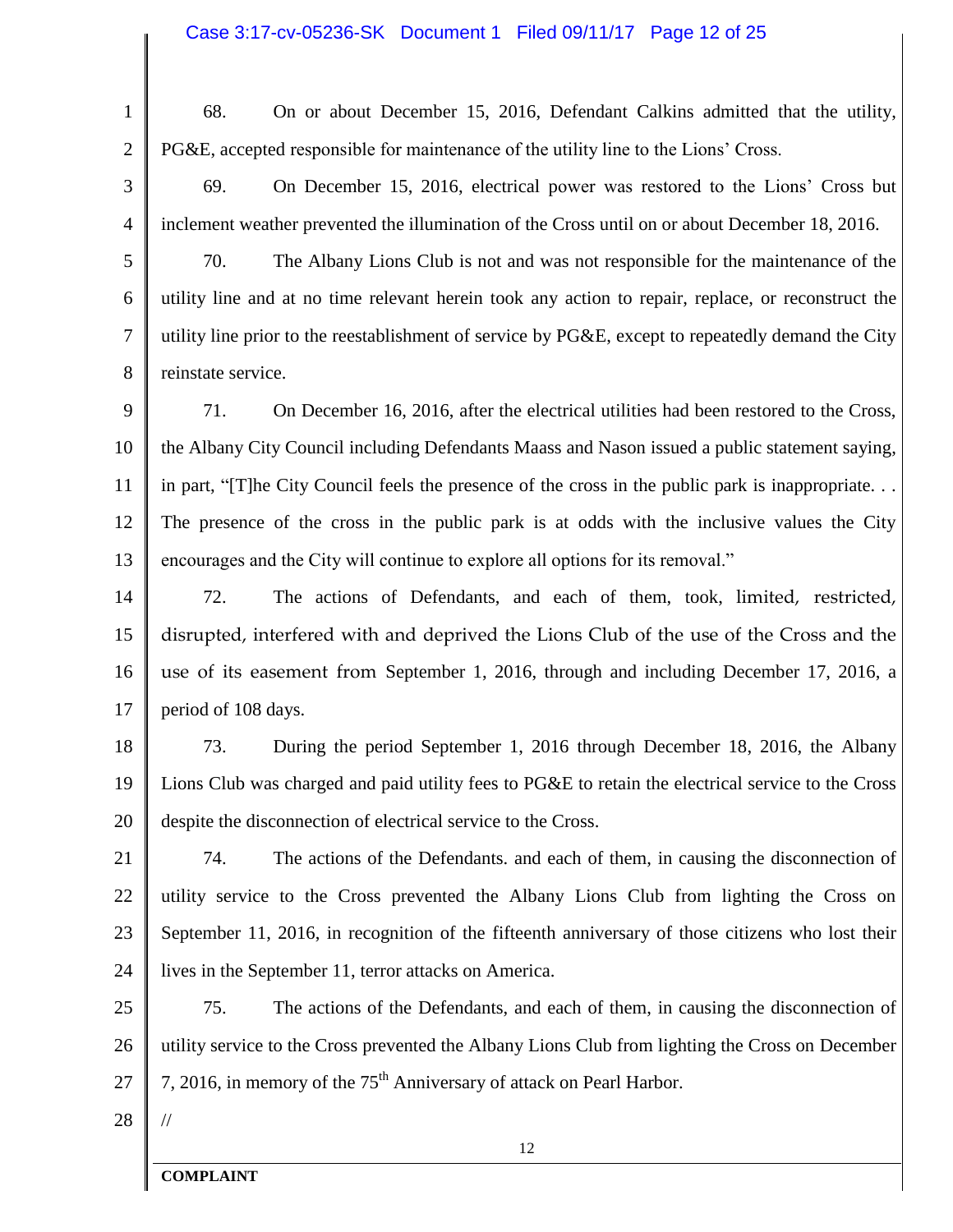#### Case 3:17-cv-05236-SK Document 1 Filed 09/11/17 Page 13 of 25

- 1 2 3 76. The actions of the Defendants, and each of them, in causing the disconnection of utility service to the Cross prevented the Lions Club from lighting the Cross for the Christmas Holidays beginning December 15, 2016, through December 17, 2016.
- 4

5 6 7 8 9 77. The actions of Defendants forced the Albany Lions Club to incur the expense of retaining legal counsel to reinstate utility service to the Cross, to defend the Lions Club property easement, to prevent the City of Albany from taking, limiting, restricting, disrupting, and interfering with the use and enjoyment of the Lions Club's easement and to prevent the City of Albany from hampering, interfering and deprivation of the Lions Club of its rights of free speech and free exercise of religion.

10 11 12 13 78. A permanent injunction is necessary to prevent Defendants from attempting to take, limit, restrict, disrupt, and interfere with the use and enjoyment of the Lions Club's easement and to prevent Defendants from hampering, interfering and depriving the Lions Club of its rights of free speech and free exercise of religion.

14 15 79. On January 9, 2017, the City of Albany denied the Lions Club's claim for damages.

16 17 18 19 20 80. Plaintiff and Defendants entered into an agreement to toll any and all applicable statutes of limitation in this matter. As a result of that tolling agreement, the time for commencing this action was extended and did not lapse during the period June 6, 2017 through and including September 15, 2017; and said period is validly included as within the statutory time for commencing this action.

21

22

#### 23

#### **(Due Process - 42 USC §1983, 1988)**

**FIRST CAUSE OF ACTION**

**Violation of the 14th Amendment of the United States Constitution**

24 25 81. Plaintiff incorporates and realleges each and every allegation contained in the preceding paragraphs of this complaint.

26 27 28 82. Plaintiff is informed and believes and based upon such information and belief alleges that on or about September 1, 2016 through December 17, 2016, Defendants, Calkins, Bond, Crumpley, Maass and Nason acting under color of state law did take, limit, restrict, disrupt,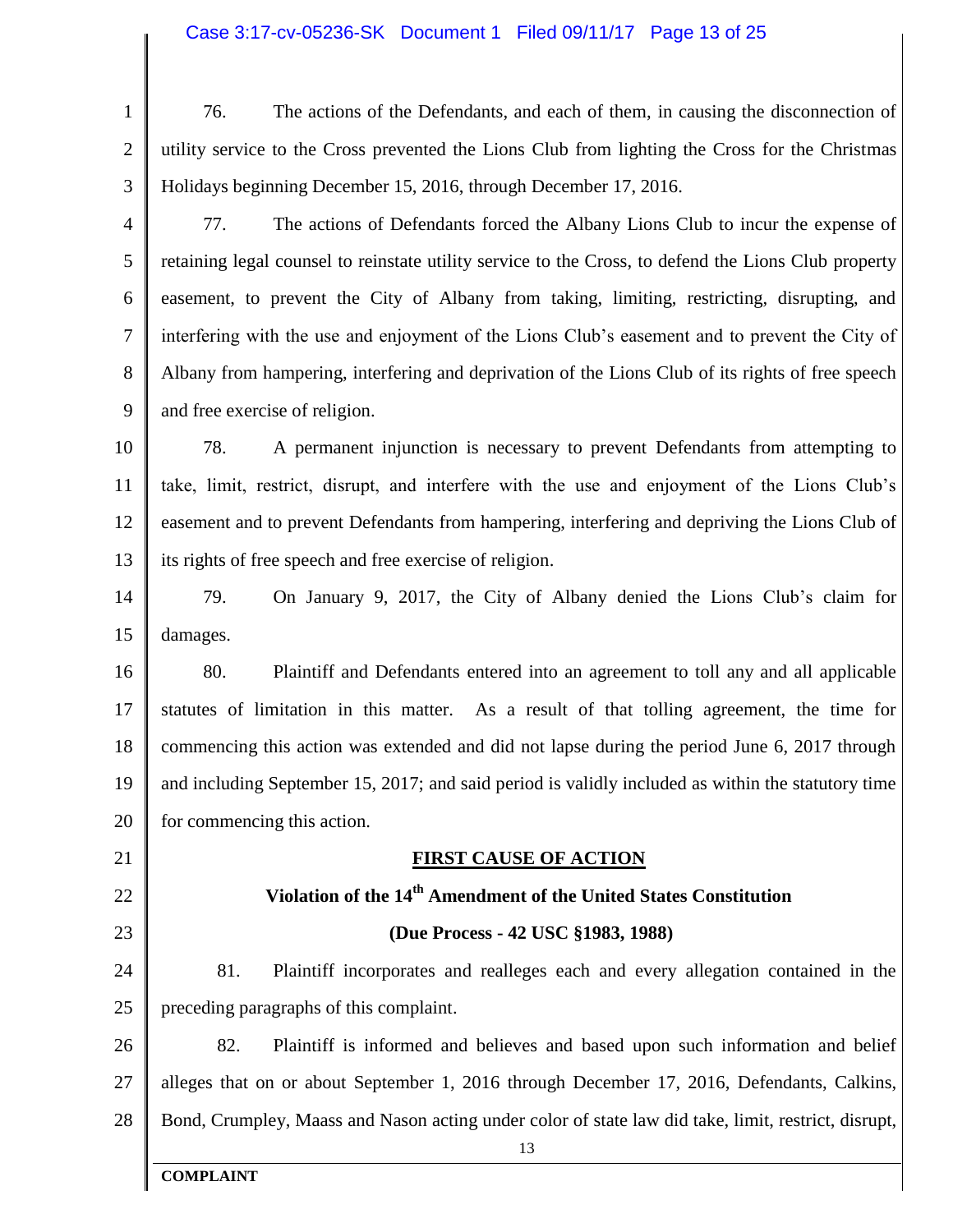1 2 3 interfere with and deprive the Lions Club of property, to wit, the use and enjoyment of the Cross on Albany Hill and the use of Lions Club's easement, without due process of law in violation of the Fourteenth Amendment to the United States Constitution.

4

5

6

7

8

9

83. Plaintiff is informed and believes and based upon such information and belief alleges that Defendants, Calkins, Bond, Crumpley, Maass and Nason took, limited, restricted, disrupted, interfered with and deprived the Lions Club of their property and property rights to use and enjoyment of the Cross on Albany Hill and the use of Lions Club's easement, without due process of law, and with malicious, oppression, reckless disregard and callous indifference of the Plaintiff's rights.

10 11 12 13 14 84. Plaintiff is informed and believes and based upon such information and belief alleges that Defendants, Crumpley, Maass and Nason, acting under color of state law, supervised and directed Defendants Calkins and Bond and knew or reasonably should have know that the conduct and acts of Calkins and Bond would result in the taking, interference and deprivation of Plaintiff's property without due process of law.

15 16 17 18 19 20 85. Plaintiff is informed and believes and based upon such information and belief alleges that Defendants Calkins, Bond, Crumpley, acted under color of state law pursuant to a policy established by the Albany City Council and Defendants Maass and Nason to cause the removal of the Lions Cross on Albany Hill by taking, limiting, restricting, interfering with and depriving the Lions Club of access, use and enjoyment of the Cross and easement without due process of law.

21 22 23 86. Plaintiff is informed and believes and based upon such information and belief alleges that Defendants, and each of them, caused the Lions Club to incur and pay utility expenses for the electricity to the Lions Cross on Albany Hill resulting in pecuniary loss and damages.

24 25 87. Defendants, and each of them, directly and proximately caused the Lions Club to incur attorney fees and costs necessary to reestablish electrical utility service to Lions Cross.

26 27 88. Defendants, and each of them, deprived the Lions Club of the full use and enjoyment of the Cross and the Lions Club easement for a period of 108 days.

28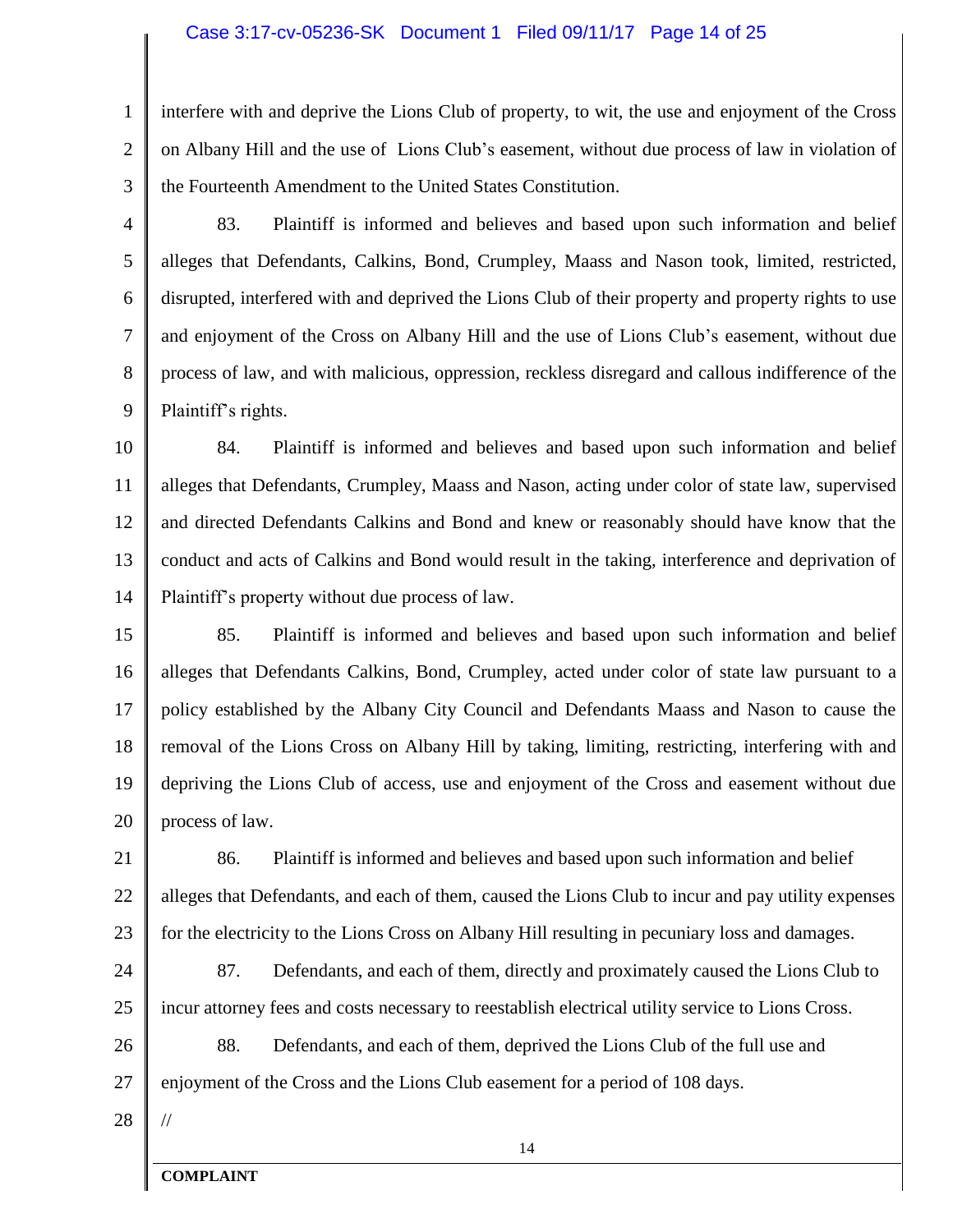| $\mathbf{1}$   | 89.<br>Defendants, and each of them, directly and indirectly prevented and deprived the                |  |
|----------------|--------------------------------------------------------------------------------------------------------|--|
| $\overline{2}$ | Lions Club from illuminating and displaying the Cross on no less than five separate days thereby       |  |
| 3              | depriving Plaintiffs of the use and enjoyment of the Cross.                                            |  |
| $\overline{4}$ | 90.<br>Plaintiff is informed and believes and based upon such information and belief                   |  |
| 5              | alleges Defendants, and each of them, will continue their efforts to take and deprive Plaintiff of its |  |
| 6              | property rights to the Cross and its easement unless enjoined by an order of this court.               |  |
| 7              | <b>SECOND CAUSE OF ACTION</b>                                                                          |  |
| 8              | Interference with Rights Secured by the California Constitution Article I, Section7                    |  |
| 9              | (Right to Due Process)                                                                                 |  |
| 10             | Plaintiff incorporates and realleges each and every allegation contained in the<br>91.                 |  |
| 11             | preceding paragraphs of this complaint.                                                                |  |
| 12             | Article I, Section 7 of the California Constitution provides in pertinent part, "A<br>92.              |  |
| 13             | person may not be deprived of life, liberty, or property without due process of law."                  |  |
| 14             | Plaintiff is informed and believes and based upon such information and belief<br>93.                   |  |
| 15             | alleges that on or about September 1, 2016, through December 17, 2016, Defendants, City of             |  |
| 16             | Albany, Calkins, Bond, Crumpley, Maass and Nason did take, limit, restrict, disrupt, interfere         |  |
| 17             | with and deprive the Lions Club of property, to wit, the use and enjoyment of the Cross on             |  |
| 18             | Albany Hill and the use of the Lions Club's easement for use and maintenance of the Cross,             |  |
| 19             | including electrical utility service, without due process of law.                                      |  |
| 20             | Plaintiff is informed and believes and based upon such information and belief<br>94.                   |  |
| 21             | alleges that Defendants, Calkins, Bond, Crumpley, Maass and Nason were guilty of oppression,           |  |
| 22             | fraud and malice in the taking, limiting, restricting, disrupting, interfering with and depriving the  |  |
| 23             | Lions Club of their property and property rights without due process of law.                           |  |
| 24             | <b>THIRD CAUSE OF ACTION</b>                                                                           |  |
| 25             | Violation of the Fourteenth Amendment to the United States Constitution                                |  |
| 26             | (Equal Protection / Religious Discrimination - 42 USC §1983, 1988 and 2000cc (b))                      |  |
| 27             | 95.<br>Plaintiff incorporates and realleges each and every allegation contained in the                 |  |
| 28             | preceding paragraphs of this complaint.                                                                |  |
|                | 15                                                                                                     |  |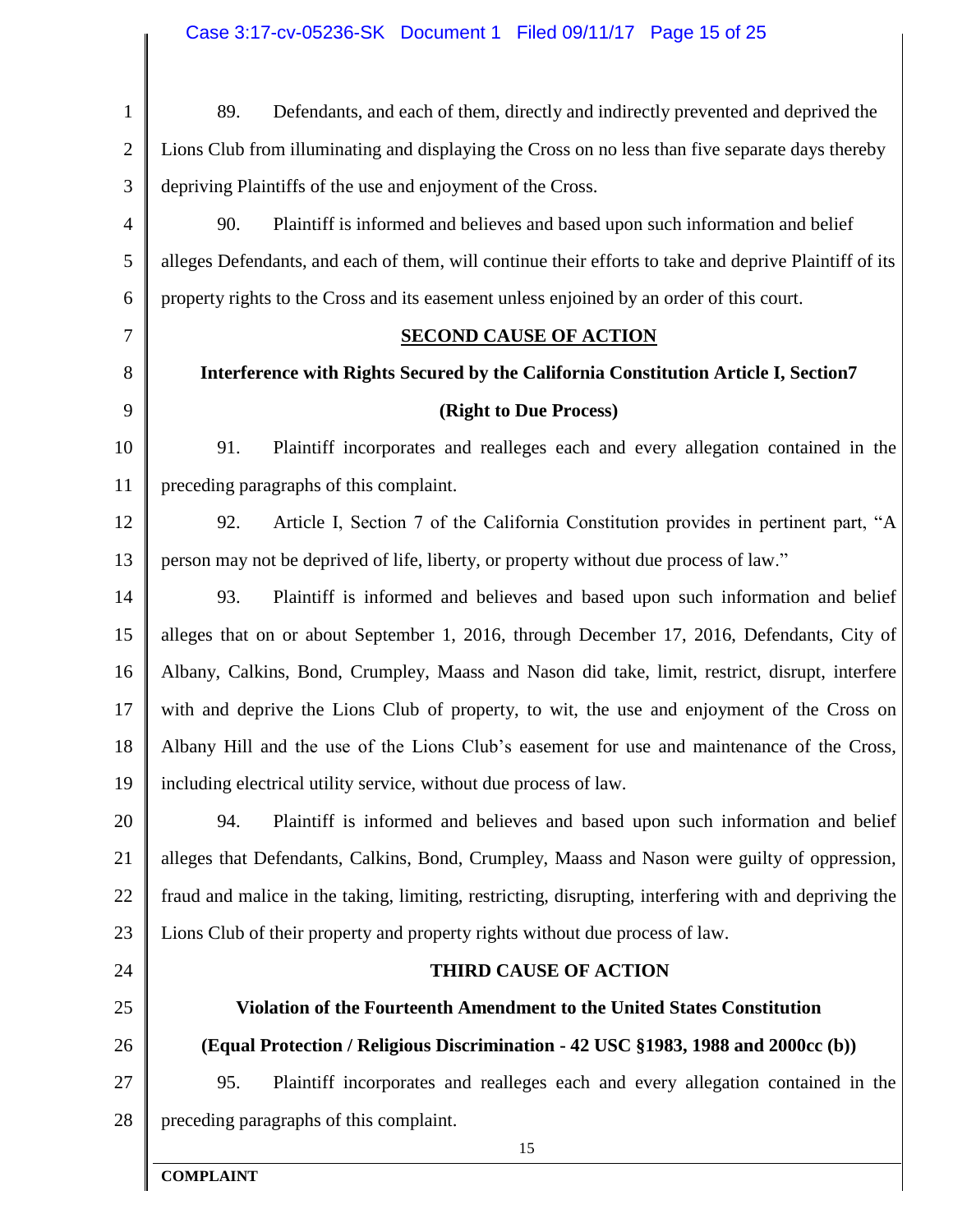2

1

96. Plaintiff is informed and believes and based upon such information and belief alleges that Defendants, City of Albany, Calkins, Bond, Crumpley, Maass and Nason acting under color of state law did cause and direct the electrical utility service to the Cross to be disconnected.

3 4

5

6

7

8

97. Plaintiff is informed and believes and based upon such information and belief alleges that the actions of Defendants, City of Albany, Calkins, Bond, Crumpley, Maass and Nason, in disconnecting of electrical utility service to the Lions Cross, were a motivated and caused by Defendants' objection to the Cross as Christian religious symbol and constituted a denial of equal protection under the law.

9 10 11 12 98. Plaintiff is informed and believes and based upon such information and belief alleges that Defendants' actions in depriving the Lions Club of property, to wit, the use and enjoyment of the Lions Cross on Albany Hill were undertaken with malicious, oppressive and reckless disregard and callous indifference of the plaintiff's rights.

13 14 15 99. Plaintiff is informed and believes and based upon such information and belief alleges that Defendants' actions constitute religious discrimination in violate the Equal Protection Clause of the Fourteenth Amendment to the United States Constitution.

16 17 18 100. Plaintiff is informed and believes and based upon such information and belief alleges that Defendants motivated by their religious disapproval of the Cross refused to reinstate electrical utility service for 108 days.

19 20 21 22 101. Plaintiff is informed and believes and based upon such information and belief alleges that Defendants, motivated by their religious disapproval of the Cross, refused to reinstate electrical utility service thereby preventing the Lions Club from illuminating and displaying the Cross on no less than five occasions.

23

24

25

### **FORTH CAUSE OF ACTION**

# **Interference with Rights Secured by the California Constitution Article I, Section 4, 7 (Equal Protection / Religious Discrimination)**

26 27 102. Plaintiff incorporates and realleges each and every allegation contained in the preceding paragraphs of this complaint.

28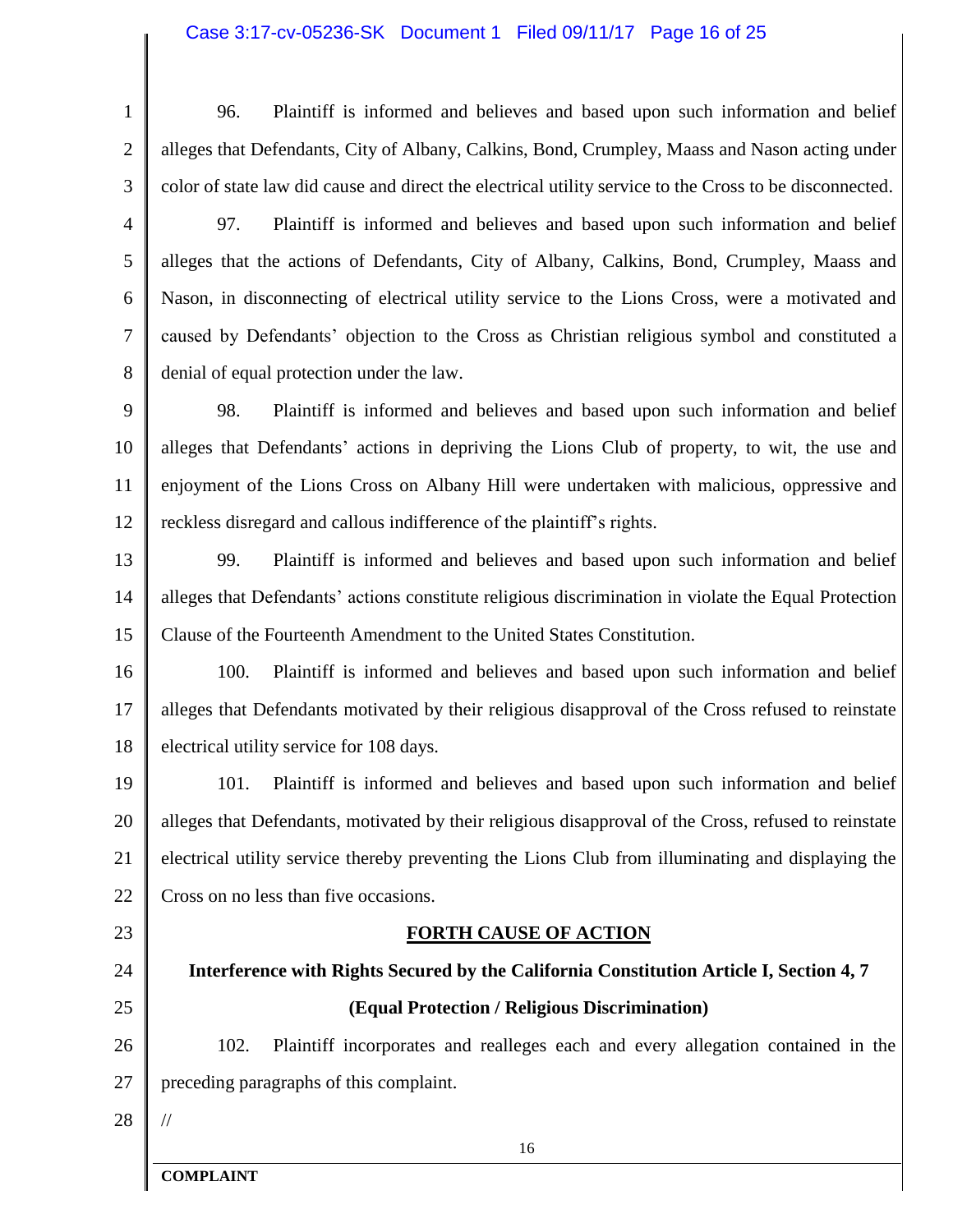| $\mathbf{1}$   | Article I, Section 4 of the California Constitution provides in part, "Free exercise<br>103.          |
|----------------|-------------------------------------------------------------------------------------------------------|
| $\overline{2}$ | and enjoyment of religion without discrimination or preference are guaranteed."                       |
| 3              | Article I, Section 7 of the California Constitution provides in part, "A person may<br>104.           |
| $\overline{4}$ | not be denied equal protection of the laws."                                                          |
| 5              | Plaintiff is informed and believes and based upon such information and belief<br>105.                 |
| 6              | alleges that on or about September 1, 2016, through December 17, 2016, Defendants, City of            |
| 7              | Albany, Calkins, Bond, Crumpley, Maass and Nason being motivated for their disapproval of a           |
| 8              | Christian religious symbol did take, interfere with and deprive the Lions Club of property, to wit,   |
| 9              | the use and enjoyment of the Cross on Albany Hill and the use of the Lions Club's easement for        |
| 10             | use and maintenance of the Cross, including electrical utility service in violation of the California |
| 11             | Constitution.                                                                                         |
| 12             | Plaintiff is informed and believes and based upon such information and belief<br>106.                 |
| 13             | alleges that Defendants, Calkins, Bond, Crumpley, Maass and Nason were guilty of oppression,          |
| 14             | fraud and malice in the taking, limiting, restricting, disrupting, interfering with and depriving the |
| 15             | Lions Club Cross because it is a Christian religious symbol in violation the equal protection         |
| 16             | provisions of the California Constitution                                                             |
| 17             | <b>FIFTH CAUSE OF ACTION</b>                                                                          |
| 18             | Violation of California Law                                                                           |
| 19             | (Unlawful Interference with Easement)                                                                 |
| 20             | 107.<br>Plaintiff incorporates and realleges each and every allegation contained in the               |
| 21             | preceding paragraphs of this complaint.                                                               |
| 22             | 108.<br>Defendants, City of Albany, Calkins, Bond, Crumpley, Maass and Nason, and each                |
| 23             | of them, had actual and constructive knowledge of the Lions Club's ownership of the Cross and         |
| 24             | Cross easement.                                                                                       |
| 25             | 109.<br>Plaintiff is the dominant tenement and is entitled to enforce the easement against            |
| 26             | Defendant, the City of Albany.                                                                        |
| 27             | 110.<br>Plaintiff is informed and believes and upon such information and belief alleges that          |
| 28             | on or about September 1, 2016, Defendants, and each of them, did willfully and intentionally,<br>17   |
|                | <b>COMPLAINT</b>                                                                                      |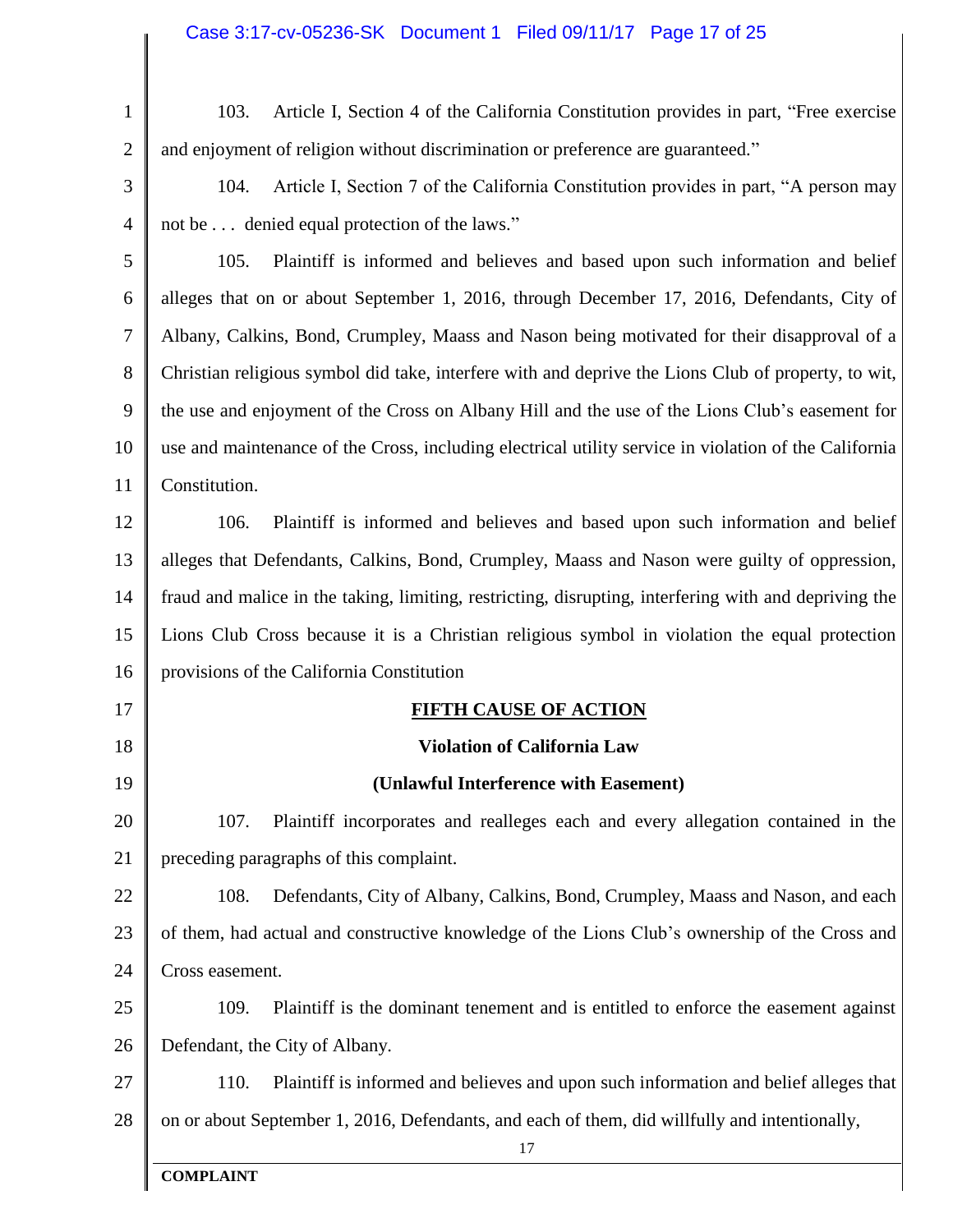1 2 cause employees and representatives of PG&E to disconnect the electrical utility service to the Lion's Cross.

3 4 5 111. Plaintiff is informed and believes and upon such information and belief alleges that on and after September 1, 2016, Defendants, refused to allow the reestablish of utility service to the Lions' Cross until December 15, 2016.

6

7 8 112. Defendants' actions in causing the disconnection of electrical utility service to the Lions' Cross constituted a taking, limiting, restricting, disrupting, and interfering with the use and enjoyment of the Lions Club's property easement.

9 10 11 12 113. Plaintiff is informed and believes and based upon such information and belief alleges that Defendants, Calkins, Bond, Crumpley, Maass and Nason were guilty of oppression, fraud and malice in the taking, limiting, restricting, disrupting, interfering with and depriving the Lions Club of their property and property rights

13 14 15 114. As a direct and proximate result of Defendants' actions, Plaintiff has suffered pecuniary losses and damages including the loss of use of the electrically lighted Cross, monthly utility charges and attorney fees.

16 17 18 19 20 115. Plaintiff is informed and believes, and upon such information and belief alleges, that Defendants have publically expressed their disapproval of the Lions' Cross and the desire for its removal, that Defendants, and each of them, will continue to take, limit, restrict, disrupt, hamper and interfere with Lions Club's property easement including the lighting of the Cross unless the Court grants injunctive relief.

21 22 23 116. Plaintiff has no adequate remedy at law because monetary damages will not afford adequate relief against Defendants future unlawful taking and interference with the Lions Club's property rights.

## **SIXTH CAUSE OF ACTION**

# 25 26

24

## **(Unlawful Taking of Property without Compensation)**

**Violation of California Law**

27 28 117. Plaintiff incorporates and realleges each and every allegation contained in the preceding paragraphs of this complaint.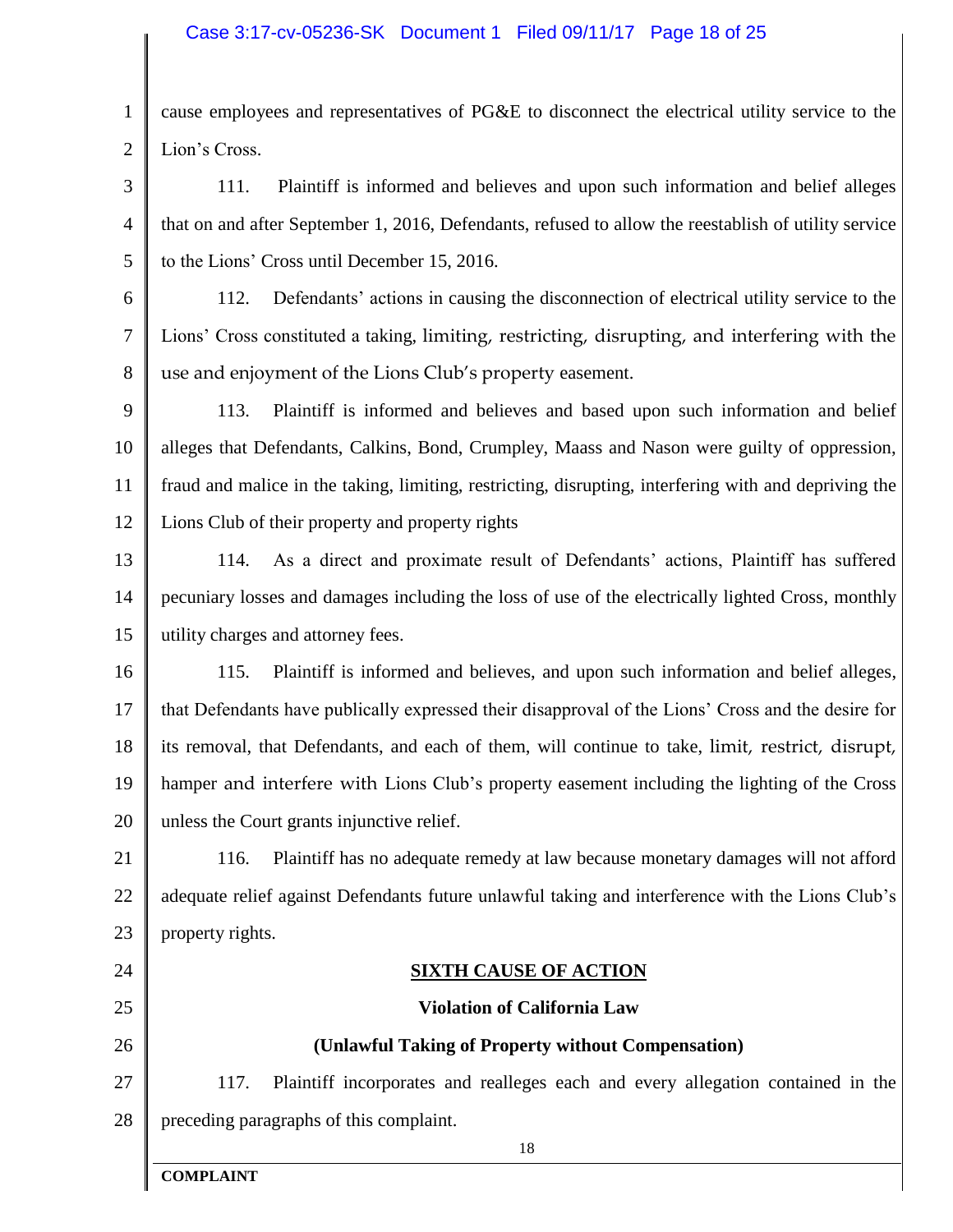1 2 3 118. Article I Section 19 of the California Constitution prohibits the taking or damaging of private property except when just compensation, ascertained by a jury, has first been paid to, or into court for, the owner.

4 5 6 7 119. Plaintiff is informed and believes and upon such information and belief alleges that beginning on or about September 1, 2016, and ending December 18, 2016, Defendants, and each of them, did willfully and intentionally cause employees and representatives of PG&E to disconnect the electrical utility service to the Lion's Cross.

8 9 10 11 12 13 120. Plaintiff is informed and believes and upon such information and belief alleges that on and after September 1, 2016, Defendants, refused to allow the reestablish of utility service until December 15, 2016, thereby taking, and depriving the Lions Club of the full use and enjoyment of the Lions Club's property easement including but not limited to the right to the ingress and egress of electrical service; and the illumination of the Lions' Cross without any compensation.

14 15 16 17 121. Plaintiff is informed and believes and based upon such information and belief alleges that Defendants, Calkins, Bond, Crumpley, Maass and Nason were guilty of oppression, fraud and malice in the taking, limiting, restricting, disrupting, interfering with and depriving the Lions Club of their property and property rights

18 19 20 122. As a direct and proximate result of Defendants' actions Plaintiff has suffered pecuniary losses and damages including the loss of use of the electrically lighted Cross, monthly utility fees and attorney fees.

21 22 123. Defendants, and each of them, took or caused the taking and damaging of Plaintiff's lawful easement for the Lions' Cross without, first, paying just compensation.

23 24 124. Plaintiff is informed and believes, and on that basis alleges, that Defendants have publically expressed their disapproval of the Lions' Cross and the desire for its removal.

25 26 27 28 125. Plaintiff is informed and believes, and on that basis alleges, that Defendants, and each of them, will continue to take, damage, limit, restrict, disrupt, hamper and interfere with Lions Club's property easement including the lighting of the Cross without providing compensation unless enjoined by the Court.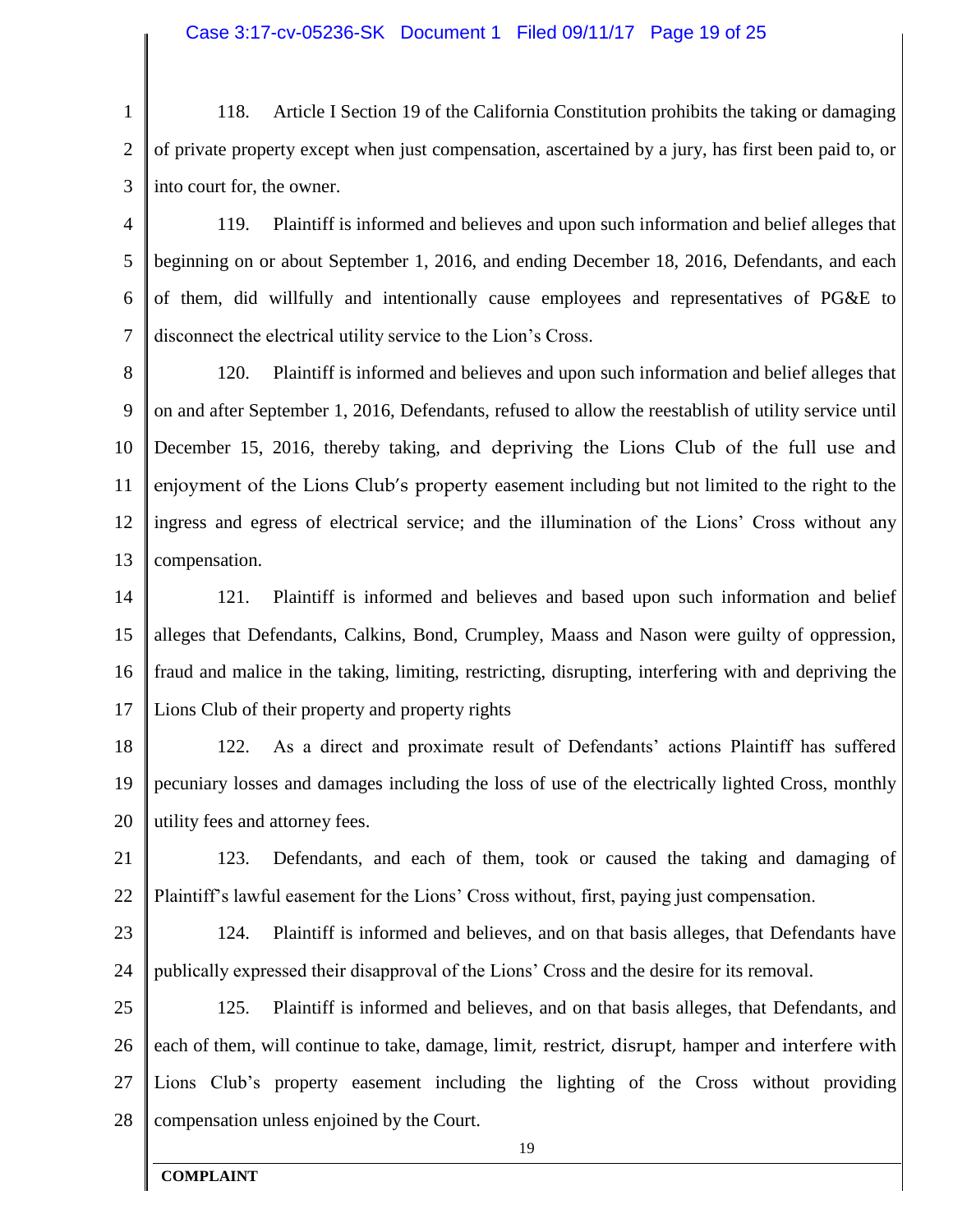| $\mathbf{1}$   | Plaintiff has no adequate remedy at law because monetary damages will not afford<br>126.            |
|----------------|-----------------------------------------------------------------------------------------------------|
| $\mathbf{2}$   | adequate relief against Defendants have and continue to express their intentions to unlawful take,  |
| 3              | damage and interfere with the Lions Club's easement for the Cross.                                  |
| $\overline{4}$ | <b>SEVENTH CAUSE OF ACTION</b>                                                                      |
| 5              | Violation of the First Amendment to the United States Constitution                                  |
| 6              | (Free Speech - 42 USC §1983, 1988)                                                                  |
| $\tau$         | 127.<br>Plaintiff incorporates and realleges each and every allegation contained in the             |
| 8              | preceding paragraphs of this complaint.                                                             |
| 9              | Since 1971, the illumination and display of the Lions' Cross on Albany Hill prior<br>128.           |
| 10             | to Christmas, Easter and on special occasions is and has been an act of free speech implicitly      |
| 11             | communicating traditional messages associated with the religious holidays and memorial of           |
| 12             | certain national events.                                                                            |
| 13             | Plaintiff is informed and believes and upon such information and belief alleges that<br>129.        |
| 14             | Defendants Calkins, Bond, Crumpley, Maass and Nason knew and understood the regular lighting        |
| 15             | and display of the Lions' Cross was a constitutionally protected form of free speech.               |
| 16             | 130.<br>Plaintiff is informed and believes and based upon such information and belief               |
| 17             | alleges that on or about September 1, 2016, Defendants, City of Albany, Calkins, Bond,              |
| 18             | Crumpley, Maass and Nason acting under color of state law and with malicious, oppressive and        |
| 19             | reckless disregard and callous indifference of the plaintiff's rights caused the electrical utility |
| 20             | service to the Lions' Cross be terminated thereby preventing Plaintiffs from displaying the Cross   |
| 21             | and communicating its implicit holiday message.                                                     |
| 22             | Plaintiff is informed and believes and based upon such information and belief<br>131.               |
| 23             | alleges that beginning September 1, 2016, Defendants, City of Albany, Calkins, Bond, Crumpley,      |
| 24             | Maass and Nason acting under color of state law and with malicious, oppressive and reckless         |
| 25             | disregard and callous indifference failed and refused to allow the electrical utility service to be |
| 26             | reconnected until December 15, 2016, thereby preventing the Lions Club from illuminating and        |
| 27             | displaying the Lions Cross on September 11, 2016, December 7, 2016, and from December 15,           |
| 28             | 2016, through December 18, 2016.                                                                    |
|                | 20                                                                                                  |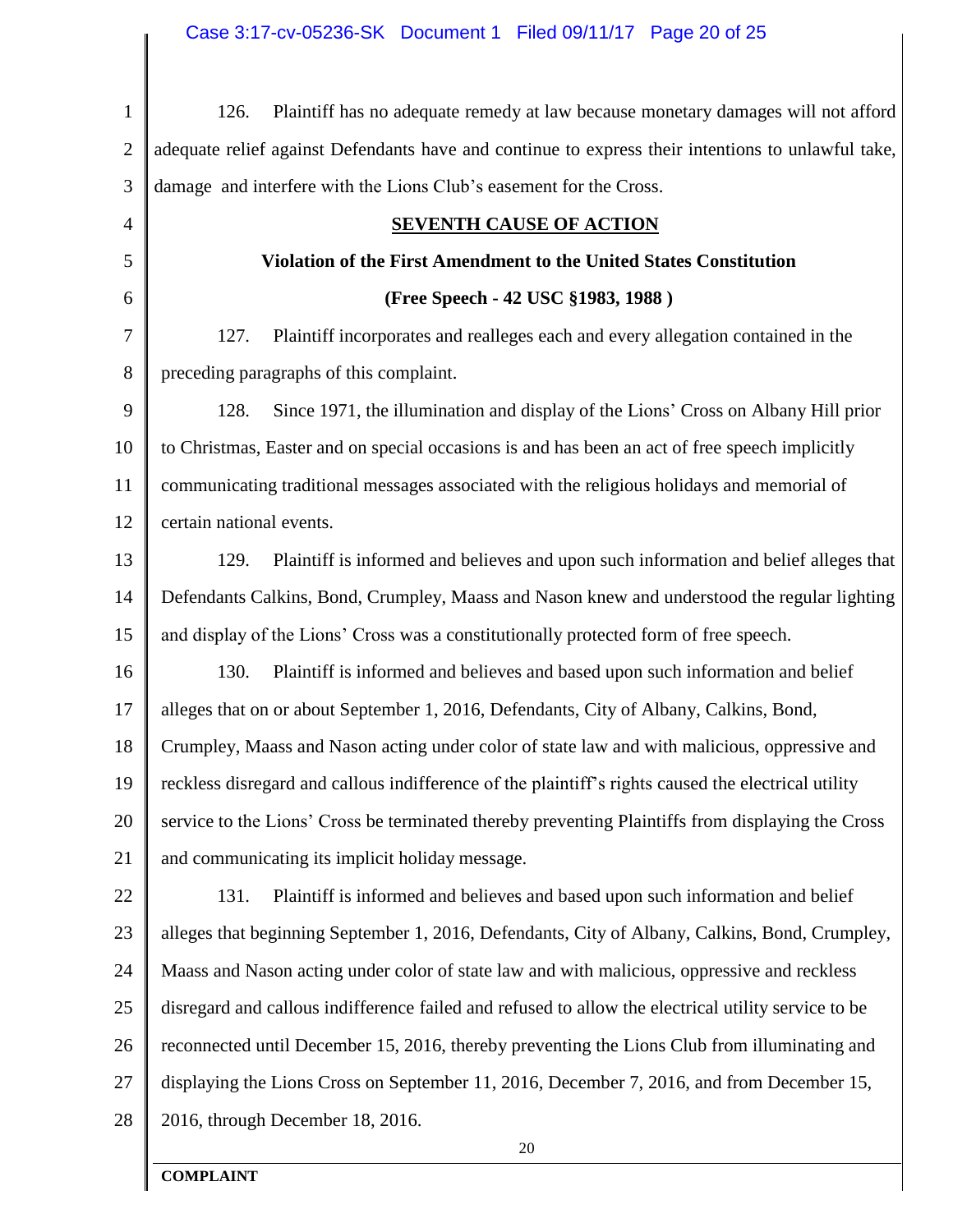| $\mathbf{1}$   | Plaintiff is informed and believes and based upon such information and belief<br>132.                |
|----------------|------------------------------------------------------------------------------------------------------|
| $\mathbf{2}$   | alleges that dislike and opposition to the religious Cross by Defendants, City of Albany, Maass      |
| 3              | and Nason was a substantial and motivating factor in the in the actions and conduct of Defendants    |
| 4              | Calkins, Bond, Crumpley, in causing the termination of electrical utility service and preventing     |
| 5              | the lighting and display of the Cross and the communication of its message.                          |
| 6              | Plaintiff was deprived of the ability to light the Cross on no less than five separate<br>133.       |
| $\overline{7}$ | days.                                                                                                |
| 8              | <b>EIGHTH CAUSE OF ACTION</b>                                                                        |
| 9              | Violation of the California Constitution Article I §2                                                |
| 10             | (Free Speech)                                                                                        |
| 11             | Plaintiff incorporates and realleges each and every allegation contained in the<br>134.              |
| 12             | preceding paragraphs of this complaint.                                                              |
| 13             | Article I, Section 2 of the California Constitution provides in part, "Every person<br>135.          |
| 14             | may freely speak, write and publish his or her sentiments on all subjects. A law may not restrain    |
| 15             | or abridge liberty of speech or press."                                                              |
| 16             | Plaintiff is informed and believes, and on that basis alleges, that the Defendants,<br>136.          |
| 17             | City of Albany, Calkins, Bond, Crumpley, Maass and Nason were guilty of oppression, fraud and        |
| 18             | malice when they caused the disconnection of electrical utility service and prevented the Lions      |
| 19             | Club from illuminating and displaying the Lions Cross in exercise of their right to free speech      |
| 20             | protected by Article I, Section 2 of the California Constitution.                                    |
| 21             | As a proximate result of Defendants' wrongful actions Plaintiff was prevented<br>137.                |
| 22             | from illuminating the Cross on no less than five occasions during a 108 day period thereby           |
| 23             | depriving plaintiff of the right to free speech and suffering the monetary damages described         |
| 24             | above.                                                                                               |
| 25             | Plaintiff has no adequate remedy at law because monetary damages alone will not<br>138.              |
| 26             | afford adequate relief for the suppression of Plaintiff's message and the deprivation of Plaintiff's |
| 27             | constitutional rights.                                                                               |
| 28             | $\frac{1}{2}$                                                                                        |
|                | 21                                                                                                   |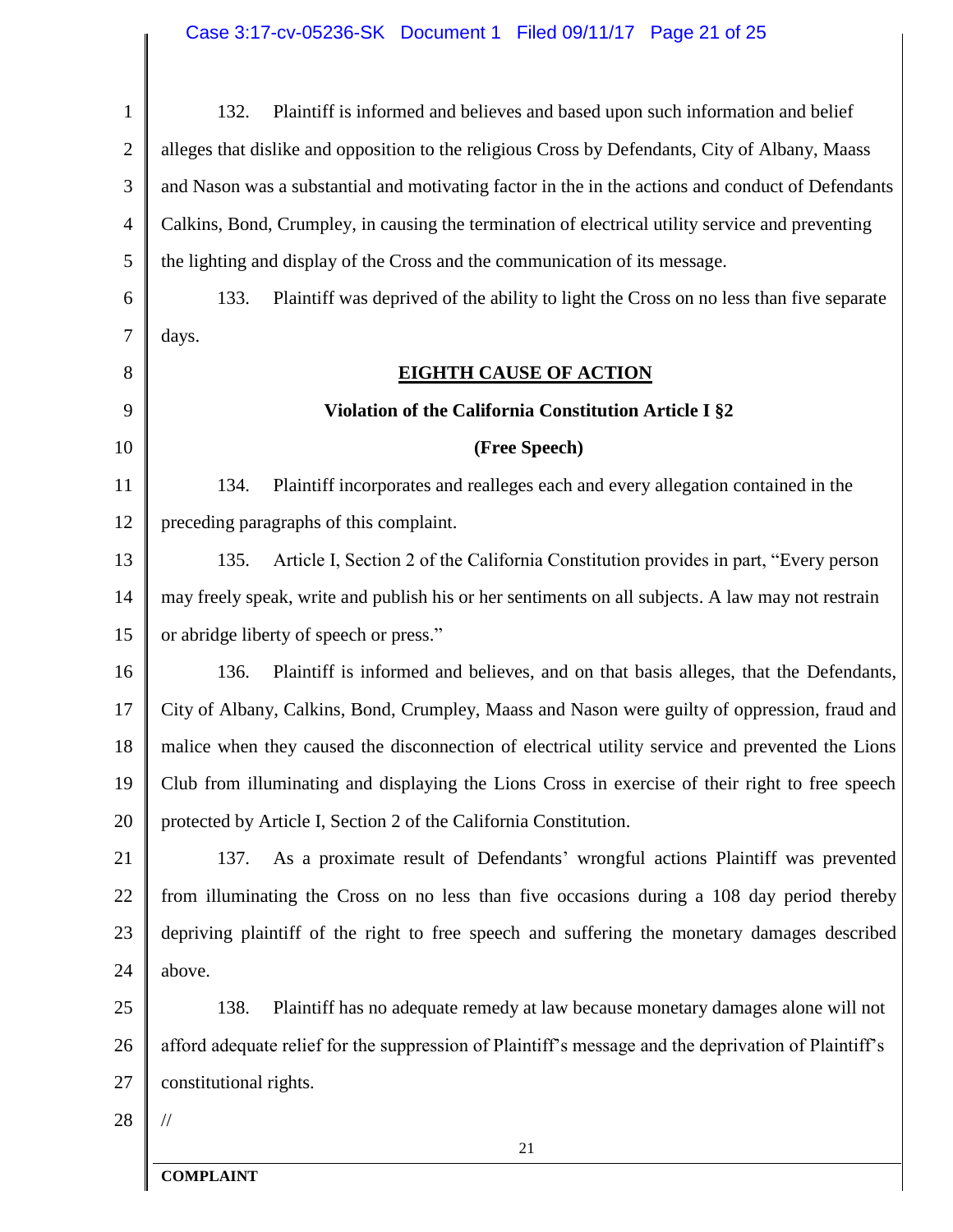| $\mathbf{1}$ | <b>NINTH CAUSE OF ACTION</b>                                                                        |
|--------------|-----------------------------------------------------------------------------------------------------|
| 2            | Violation of the First Amendment to the United States Constitution                                  |
| 3            | (Free Exercise of Religious Expression 42 U.S.C. 1983, 1988)                                        |
| 4            | Plaintiff incorporates and realleges each and every allegation contained in the<br>139.             |
| 5            | preceding paragraphs of this complaint.                                                             |
| 6            | Since 1971, the illumination and display of the Lions' Cross on Albany Hill prior<br>140.           |
| 7            | to Christmas, Easter and on special occasions is and has been a religious exercise, reminding and   |
| 8            | drawing attention to the religious significance of the Christmas and Easter holidays as well as     |
| 9            | giving comfort and solace to the friends and relatives of those lost in the events of Pearl Harbor  |
| 10           | and the terrorist attacks of September 11 <sup>th</sup> .                                           |
| 11           | Plaintiff is informed and believes and upon such information and belief alleges that<br>141.        |
| 12           | Defendants Calkins, Bond, Crumpley, Maass and Nason knew and understood the regular lighting        |
| 13           | and display of the Lions' Cross was a constitutionally protected religious expression protected by  |
| 14           | the United States Constitution.                                                                     |
| 15           | 142.<br>Plaintiff is informed and believes and based upon such information and belief               |
| 16           | alleges that on or about September 1, 2016, Defendants, City of Albany, Calkins, Bond,              |
| 17           | Crumpley, Maass and Nason acting under color of state law and with malicious, oppressive and        |
| 18           | reckless disregard and callous indifference of the plaintiff's constitutional rights caused the     |
| 19           | electrical utility service to the Lions' Cross be terminated thereby preventing the display the     |
| 20           | Cross and, preventing hampering and interfering with Plaintiff's free exercise of religion and      |
| 21           | religious expression.                                                                               |
| 22           | Plaintiff is informed and believes and based upon such information and belief<br>143.               |
| 23           | alleges that beginning September 1, 2016, Defendants, City of Albany, Calkins, Bond, Crumpley,      |
| 24           | Maass and Nason acting under color of state law and with malicious, oppressive and reckless         |
| 25           | disregard and callous indifference failed and refused to allow the electrical utility service to be |
| 26           | reestablished and reconnected until December 15, 2016, thereby preventing the Lions Club from       |
| 27           | illuminating and displaying the Lions Cross on September 11, 2016, December 7, 2016, and from       |
| 28           | December 15, 2016, through December 18, 2016.                                                       |
|              | 22                                                                                                  |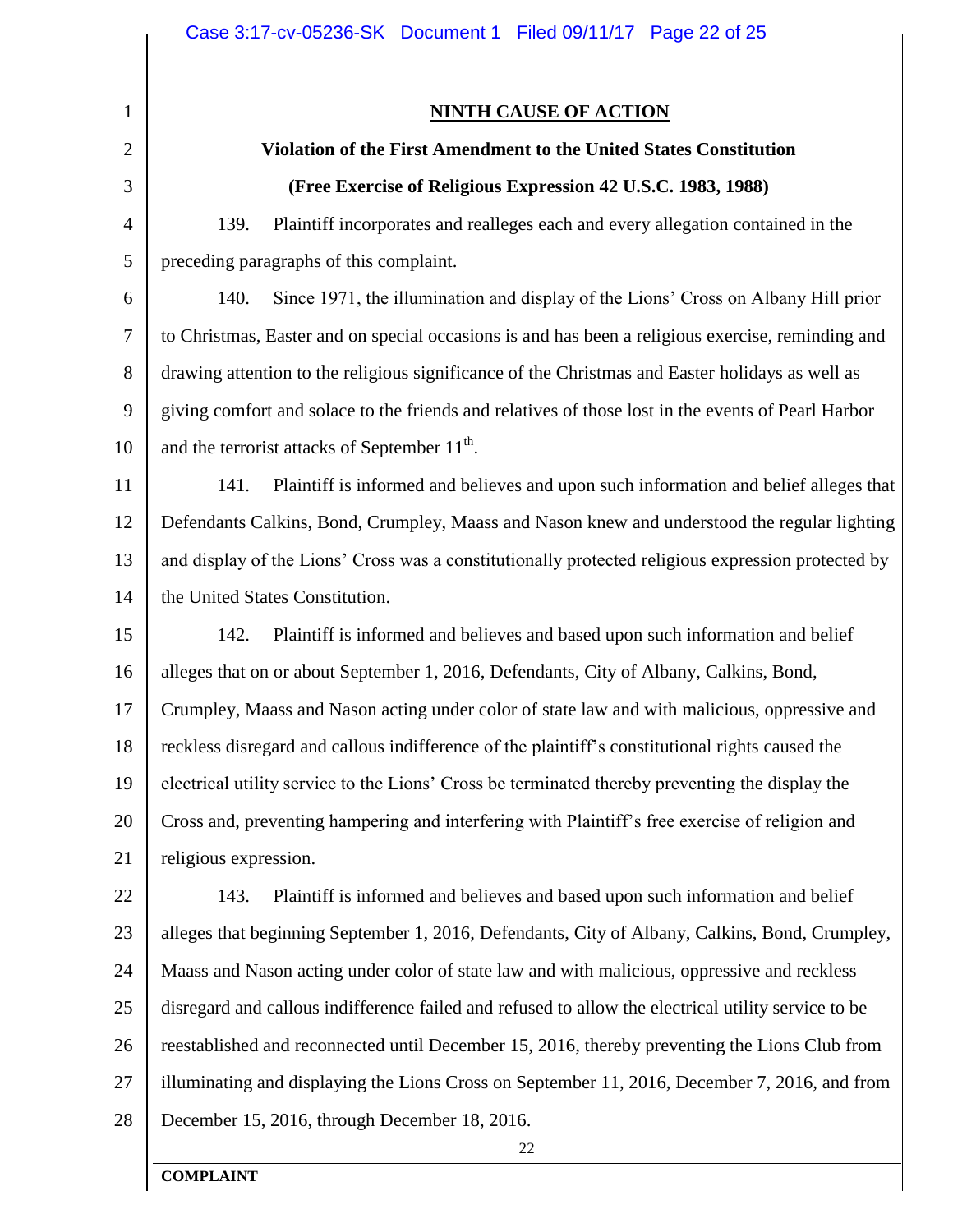| $\mathbf{1}$   | Plaintiff is informed and believes and based upon such information and belief<br>144.                 |
|----------------|-------------------------------------------------------------------------------------------------------|
| $\overline{2}$ | alleges that the Albany City Council, and Defendants, City of Albany, Maass and Nason disliked,       |
| 3              | disdained and opposed the religious Cross on Albany Hill, and that Defendants' dislike disdain        |
| 4              | and opposition to the Cross was the cause and a substantial and motivating factor in the in the       |
| 5              | actions and conduct of Defendants Calkins, Bond, Crumpley, Maass and Nason in causing the             |
| 6              | termination of electrical utility service and preventing the lighting and display of the Cross        |
| 7              | preventing the free exercise of religion.                                                             |
| 8              | Defendants' actions deprived Plaintiff of the ability to light the Cross on no less<br>145.           |
| 9              | than five separate days over a 108 day period.                                                        |
| 10             | <b>TENTH CAUSE OF ACTION</b>                                                                          |
| 11             | Violation of the California Constitution Article I §4                                                 |
| 12             | <b>Free Exercise and Enjoyment of Religion</b>                                                        |
| 13             | 146.<br>Plaintiff incorporates and realleges each and every allegation contained in the               |
| 14             | preceding paragraphs of this complaint.                                                               |
| 15             | Article I, Section 4 of the California Constitution provides in part, "Free exercise"<br>147.         |
| 16             | and enjoyment of religion without discrimination or preference are guaranteed."                       |
| 17             | Plaintiff is informed and believes, and on that basis alleges, that the Defendants,<br>148.           |
| 18             | City of Albany, Calkins, Bond, Crumpley, Maass and Nason were guilty of oppression, fraud and         |
| 19             | malice when they caused the disconnection of electrical utility service and prevented the Lions       |
| 20             | Club from illuminating and displaying the Lions Cross in exercise of their right free exercise and    |
| 21             | enjoyment of religion.                                                                                |
| 22             | As a proximate result of Defendants' wrongful actions Plaintiff was prevented<br>149.                 |
| 23             | from illuminating the Cross on no less than five occasions during a 108 day period thereby            |
| 24             | depriving plaintiff of the right to the free exercise and enjoyment of religion without               |
| 25             | discrimination by preventing the Lions from illuminating and displaying the Lions' Cross.             |
| 26             | Plaintiff has no adequate remedy at law because monetary damages alone will not<br>150.               |
| 27             | afford adequate relief for the deprivation of Plaintiff's right to freely exercise and enjoy religion |
| 28             | without discrimination.                                                                               |
|                | 23                                                                                                    |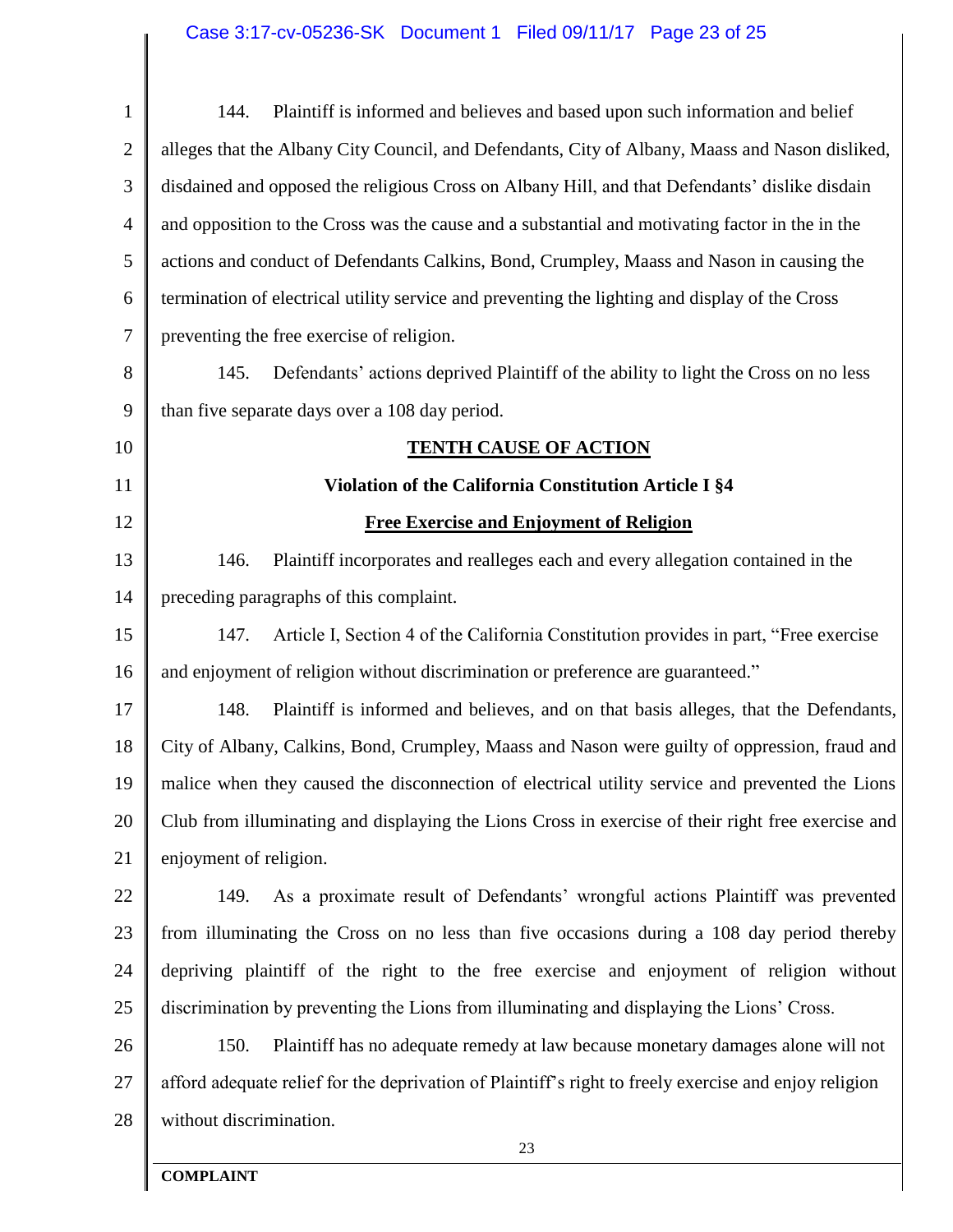1 2

# **PRAYER FOR RELIEF**

**WHEREFORE,** Plaintiff prays as follows:

3 4 5 6 7 1. For a permanent injunction, enjoining and restraining Defendants, their officers, agents, servants, employees and all persons in concert or participation with them who receive actual notice of the injunction, from taking, limiting, restricting, disrupting, hampering, interfering with or depriving the Albany Lions Club of the use and enjoyment of the Lions Club easement for the Cross on Albany Hill;

8 9 10 11 2. For a permanent injunction, enjoining and restraining Defendants, their officers, agents, servants, employees and all persons in concert or participation with them who receive actual notice of the injunction, from terminating, hampering or interfering with the utility service to the Lions' Cross on Albany Hill;

12 13 14 15 3. For a permanent injunction, enjoining and restraining Defendants, their officers, agents, servants, employees and all persons in concert or participation with them who receive actual notice of the injunction, from limiting, restricting, disrupting, hampering or interfering Plaintiff's exercise of free speech;

16 17 18 19 4. For a permanent injunction, enjoining and restraining Defendants, their officers, agents, servants, employees and all persons in concert or participation with them who receive actual notice of the injunction, from limiting, restricting, disrupting, hampering or interfering Plaintiff's free exercise of religion;

20 21 22 5. For an order directing Defendant, the City of Albany, to sell, disgorge, renounce and otherwise divest ownership of that land and real property formerly known as the "Call property;"

23 24 25

26

27

7. For punitive damages in an amount to be determined according to proof;

6. For damages for in an amount to be determined according to proof;

8. For reasonable attorneys fees pursuant to 42 U.S.C. §1988(b);

9. For costs of suit; and,

10. For such other relief as the Court deems just and proper.

28